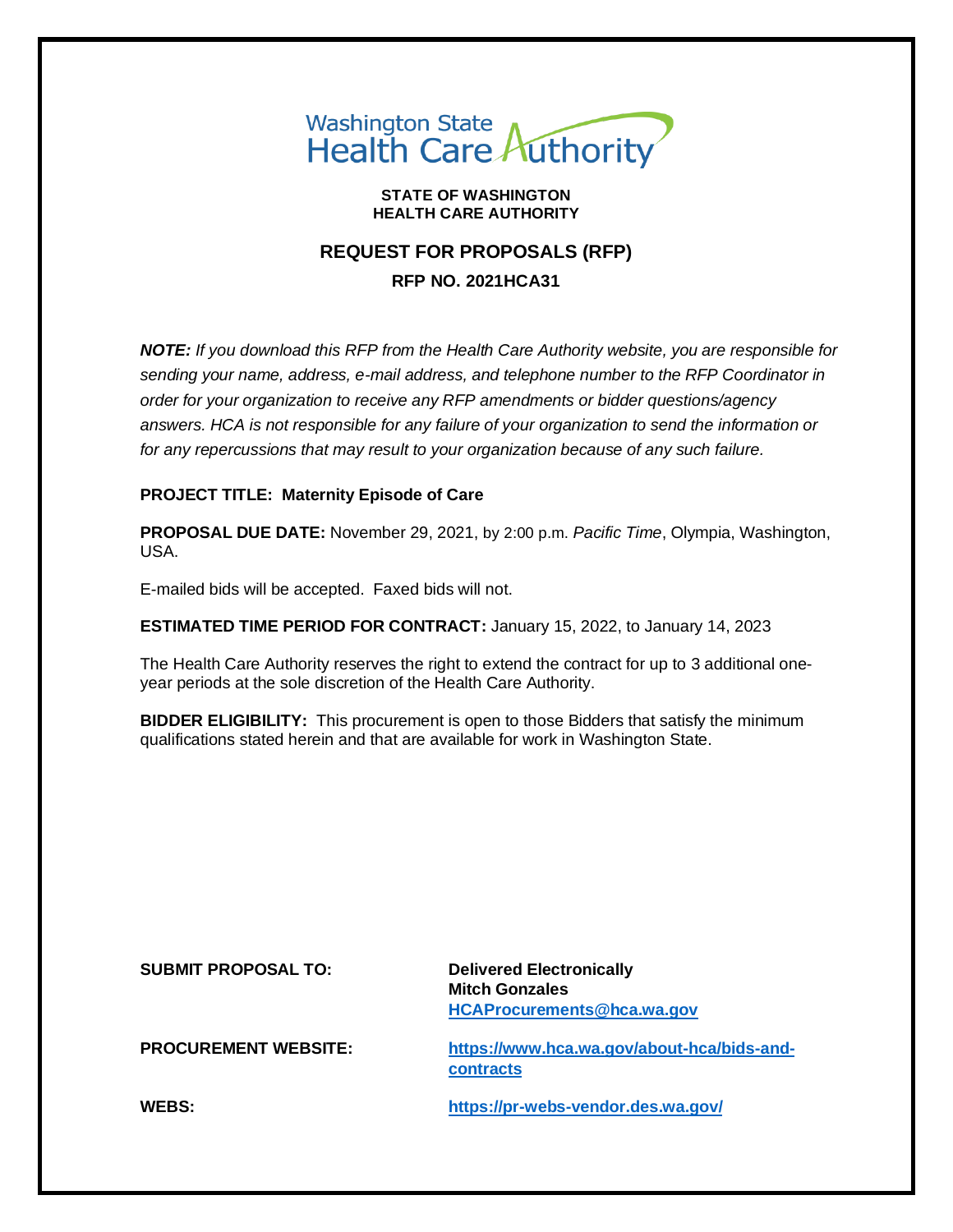# Washington State<br>Health Care Authority

| 1.1.  |  |
|-------|--|
| 1.2.  |  |
| 1.3.  |  |
| 1.4.  |  |
| 1.5.  |  |
| 1.6.  |  |
| 1.7.  |  |
| 1.8.  |  |
| 1.9.  |  |
| 1.10. |  |
|       |  |
| 2.1.  |  |
| 2.2.  |  |
| 2.3.  |  |
| 2.4.  |  |
| 2.5.  |  |
| 2.6.  |  |
| 2.7.  |  |
| 2.8.  |  |
| 2.9.  |  |
| 2.10. |  |
| 2.11. |  |
| 2.12. |  |
| 2.13. |  |
| 2.14. |  |
| 2.15. |  |
| 2.16. |  |
|       |  |
| 3.1.  |  |
| 3.2.  |  |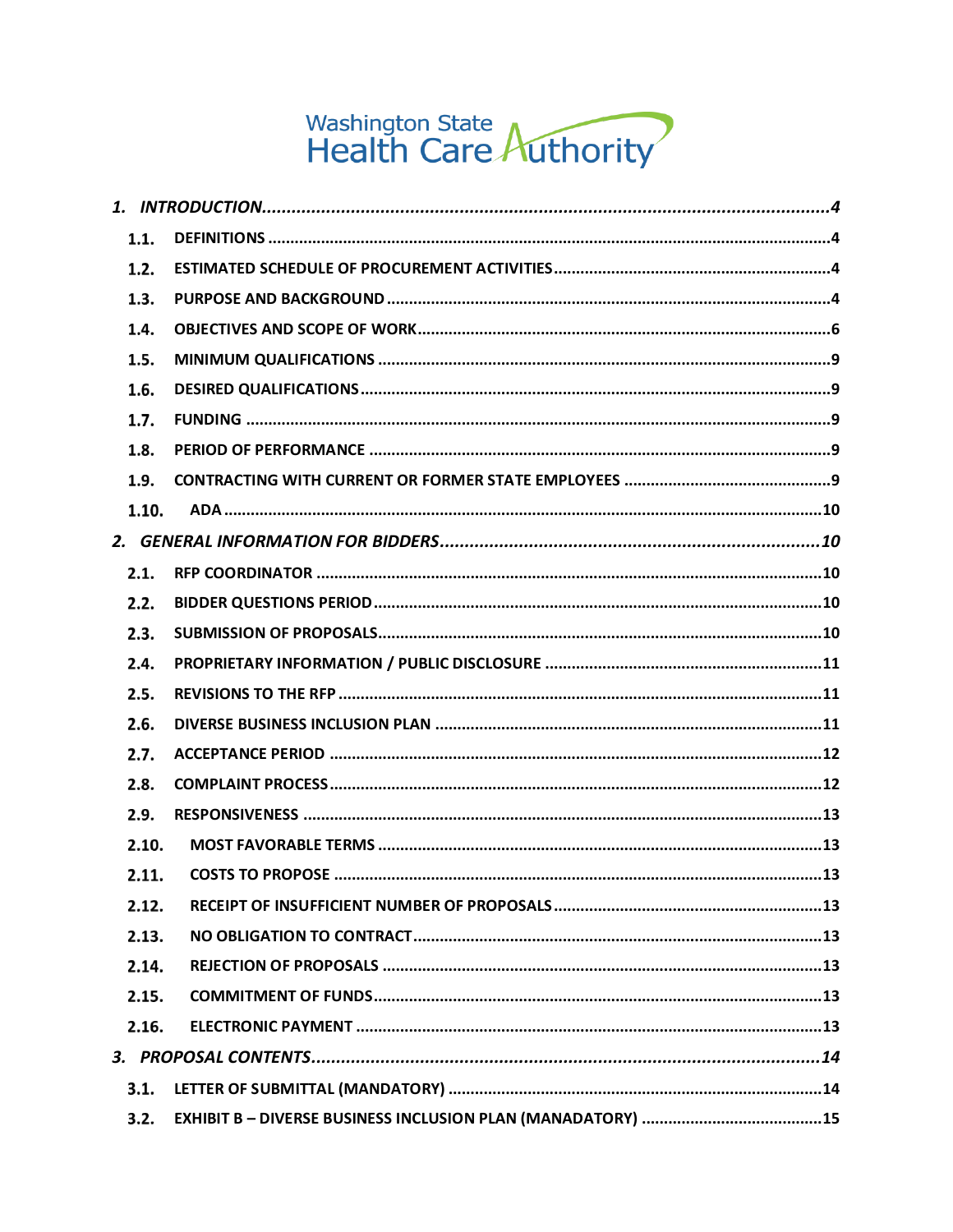| 3.3. |  |
|------|--|
| 3.4. |  |
| 3.5. |  |
| 3.6. |  |
| 3.7. |  |
| 3.8. |  |
| 3.9. |  |
|      |  |
| 4.1. |  |
| 4.2. |  |
| 4.3. |  |
| 4.4. |  |
| 4.5. |  |
| 4.6. |  |
|      |  |
|      |  |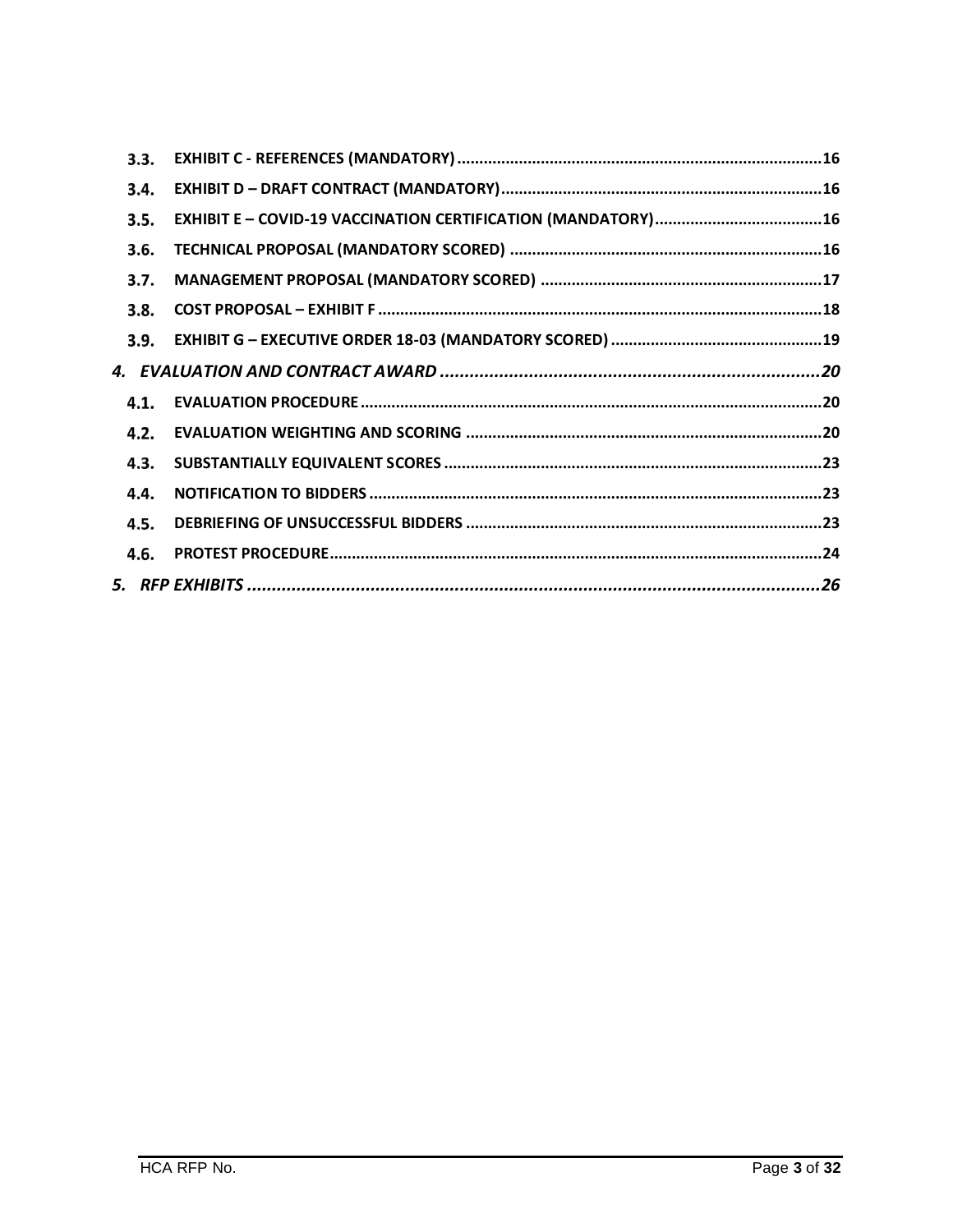## <span id="page-3-1"></span><span id="page-3-0"></span>**1. INTRODUCTION**

#### $1.1.$ **DEFINITIONS**

Definitions for the purposes of this RFP include:

**Apparent Successful Bidder (ASB)** – The Bidder selected as the entity to perform the anticipated services under this RFP, subject to completion of contract negotiations and execution of a written contract.

**Bidder** – Individual or company interested in the RFP that submits a proposal in order to attain a contract with the Health Care Authority.

**Health Care Authority (HCA)** – an executive agency of the state of Washington that is issuing this RFP.

**Proposal** – A formal offer submitted in response to this solicitation.

**Request for Proposals (RFP)** – Formal procurement document in which a service or need is identified but no specific method to achieve it has been chosen. The purpose of an RFP is to permit the bidder community to suggest various approaches to meet the need at a given price.

#### <span id="page-3-2"></span> $1.2.$ **ESTIMATED SCHEDULE OF PROCUREMENT ACTIVITIES**

| <b>Issue Request for Proposals</b>                  | October 27, 2021                         |
|-----------------------------------------------------|------------------------------------------|
| Questions Due                                       | November 5, 2021<br>2:00PM Pacific Time  |
| Answers Posted*                                     | November 10, 2021                        |
| Complaints Due (if applicable)                      | November 18, 2021                        |
| Proposals Due                                       | November 29, 2021                        |
|                                                     | 2:00PM Pacific Time                      |
| Evaluate Proposals*                                 | December 1, 2021 -<br>December 8, 2021   |
| Conduct Oral Interviews with Finalists, if required | December 15, 2021 -<br>December 16, 2021 |
| Announce "Apparent Successful Bidder" via WEBS*     | December 21, 2021                        |
| Debrief Request Deadline                            | December 27, 2021                        |
| Negotiate Contract                                  | December 22, 2021 -<br>January 14, 2022  |
| Begin Contract Work                                 | January 15, 2022                         |

*\*Dates are anticipated and subject to change without an official amendment.*

<span id="page-3-3"></span>HCA reserves the right in its sole discretion to revise the above schedule at any time.

#### $1.3.$ **PURPOSE AND BACKGROUND**

The Washington State Health Care Authority, hereafter called "HCA," is initiating this Request for Proposal (RFP) to solicit proposals from firms interested in participating on a project to develop,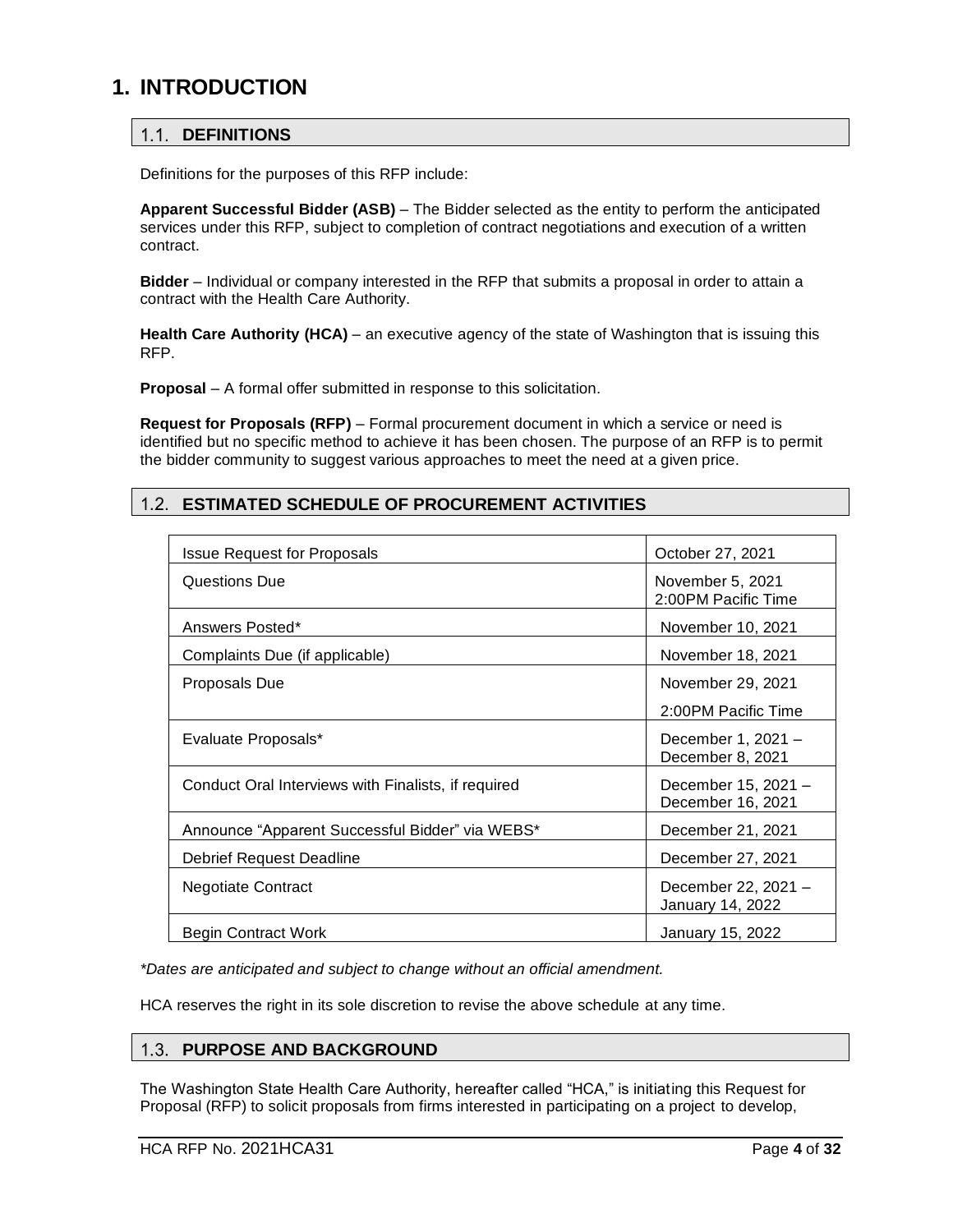scope and refine a Maternity Episode of Care, a value-based payment approach in which care services are defined and required, reporting and accountability for high value outcomes are included and payment is redesigned in a single, fixed rate. All of this is over a defined period of time from initiation of prenatal care through a specified postpartum timeframe. In partnership with HCA, the episode will be completed and will move to implementation. HCA's plan for this episode of care is for it to be implemented first in Medicaid, both in fee-for-service and Managed Care, followed by our commercial insurance side, for our public employees and school employees statewide.

HCA administers programs that provide health care coverage for nearly 1 in 3 Washington residents as well as community behavioral health services, supports, recovery and prevention efforts for the entire state. HCA is the state's largest health care purchaser and oversees the Medicaid program (Apple Health), Public Employees Benefits (PEB), School Employees Benefits (SEB). Through these collective programs HCA covers nearly 2.6 million lives. HCA provides care for just under half of the pregnancies and births in Washington.

HCA's policy and purchasing approaches are focused on transforming the health care delivery system in Washington State. These value-based purchasing strategies are designed to transform care through better health, better care, and lower costs; provide whole-person care through integrating physical and behavioral health services; and make data informed and evidence-based purchasing decisions that drive improved health outcomes.

The U.S. spends more than any other country on maternity care and, yet, has some of the worst perinatal and infant health outcomes, particularly in terms of racial and ethnic disparities. Some of the drivers of poor perinatal and infant health outcomes are: over medicalization of birth, overuse of some interventions and underuse of other evidence-based interventions, uncoordinated care, systemic racism, lack of attention to behavioral health issues and social determinants of health, disrespectful and depersonalized care, and underutilization of postpartum care.

In Washington, the c-section rate is 27.9%, which is substantially higher than the ideal rate of 19% suggested by a widely quoted 2015 study, (Molina, G., Weiser, T., Lipsitz, S., & al, e. (2015). Relationship Between Cesarean Delivery Rate and Maternal and Neonatal Mortality. *Journal of the American Medical Association*.) and even further from the rate of 10-15% recommended by the World Health Organization. In Washington, the preterm birth rate of 8.3% is lower than the national average of 9.85%, but Washington lags significantly behind rates in the 5-6% range that have been achieved in Ecuador, Latvia, and Estonia. Similar to maternal death rates, preterm birth rates are the highest among Native American/Alaska Native and Black people. The Washington State Maternal Mortality Review Panel has determined that 60% of maternal deaths in Washington are preventable, with a significant number being tied to lack of access to behavioral health evaluation, treatment recovery and support. The panel also found that Native American/Alaska Native women were nearly ten times as likely to die of a pregnancy-associated cause than white women.

In consideration of the gains we are hoping to make, the Bree Collaborative engaged in a statewide effort to identify opportunities. The framework/draft maternity episode of care that has been created by our state Bree Collaborative and is available here: [https://www.qualityhealth.org/bree/wp](https://www.qualityhealth.org/bree/wp-content/uploads/sites/8/2021/01/Perinatal-Bundle-FINAL-2021.pdf)[content/uploads/sites/8/2021/01/Perinatal-Bundle-FINAL-2021.pdf](https://www.qualityhealth.org/bree/wp-content/uploads/sites/8/2021/01/Perinatal-Bundle-FINAL-2021.pdf)

While we will use this Bree Collaborative episode of care as a foundation to move this work forward to implementation, there are numerous components that deserve additional consideration and revision. For example, while the Bree maternity episode of care includes the infant for the first 30 days of life there is a lack of information on how this care will be incorporated or implemented. Additionally, recent legislation passed in Washington in the 2020/21 session that requires implementation of 12 months of postpartum Medicaid coverage following end of pregnancy in June of 2022.

In terms of the 12 months of postpartum coverage, HCA wants to explore both birth parent and infant in the episode. This work will include facilitating the development of short- and long-term goals and what dyadic timeframe will be the most meaningful in terms of impact and improved outcomes. HCA also wants to explore the pros/cons and the facilitators/barriers to having an episode for pregnancy care; and potentially the first 2 or 3 months postpartum; and then a separate episode for the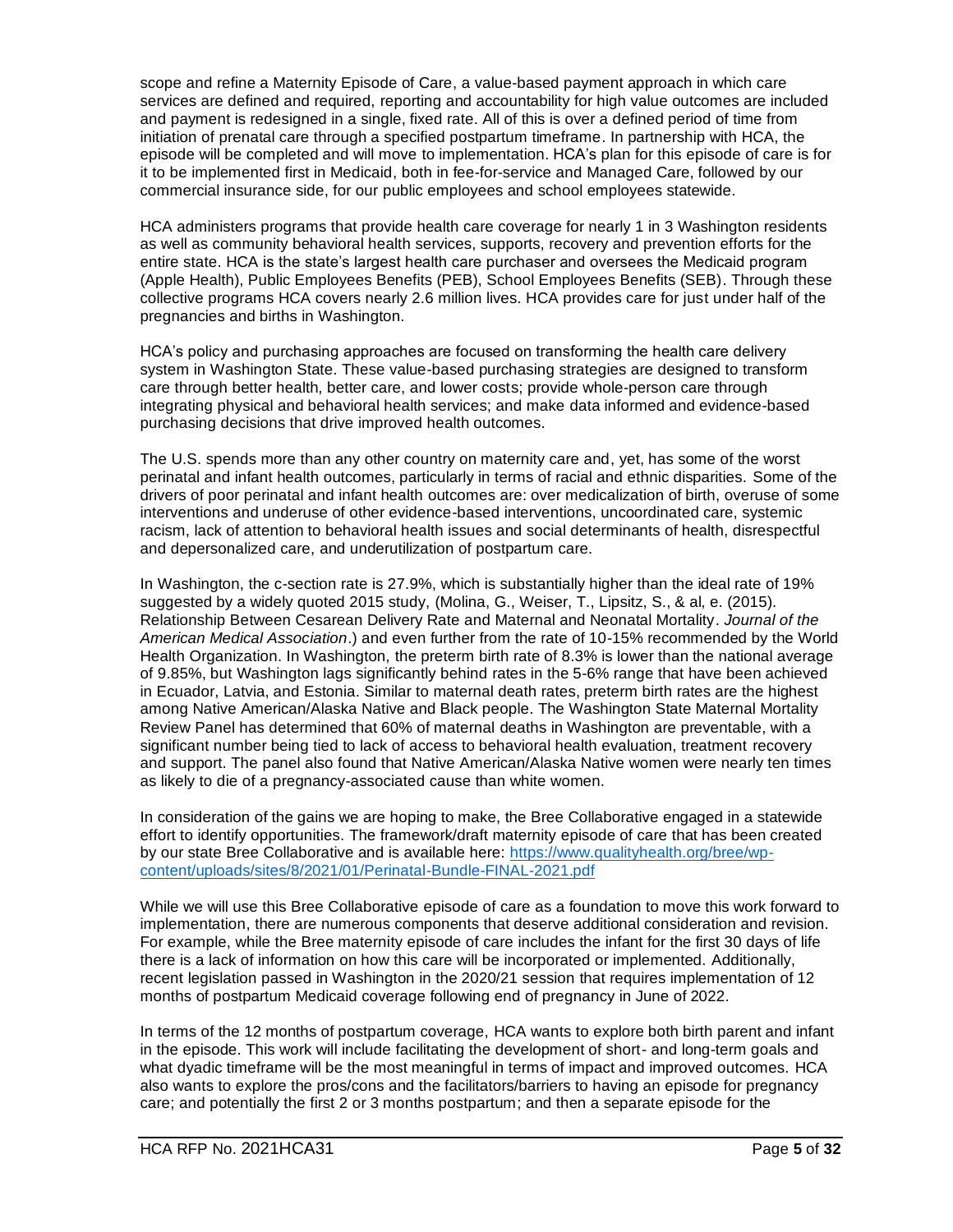subsequent 9 or 10 months (a design that we see in acute versus chronic/stable phase episodes for some conditions).

We are eager to incentivize and drive high quality care with this episode of care, for both birth parent and infant, with core principles of equity and addressing disparities, more emphasis on behavioral health, greater attention to addressing unmet social needs and providing whole person, relational, and dyadic care.

Lastly, we want to explore the value of implementing an episode(s) that would capture the majority of the population and then a separate episode(s) which would be designed for persons who have higher, more complex needs and therefore require more services to achieve the same positive outcomes. We envision that this higher service level episode of care would be appropriate for those with increased physical and/or behavioral health needs.

<span id="page-5-0"></span>HCA intends to award one contract(s) to provide the services described in this RFP.

## 1.4. OBJECTIVES AND SCOPE OF WORK

HCA anticipates that it will implement a maternity episode of care by January 1, 2023, which is a top priority for HCA. HCA's goal is to improve and incentivize high-quality, high-value care and intentionally address racial and ethnic disparities in maternal and infant health outcomes.

#### 1.4.1 **Scope of Work 1: Consultation**

HCA is seeking a contractor with highly skilled, experienced personnel, who will provide subject matter expertise to consult and make recommendations on how to design, implement and maintain a maternity episode of care. The contractor will:

- 1.4.1.1 Identify broad-view approaches which are most likely to deliver high-quality and affordable benefits to the State and clients covered under HCA benefits;
- 1.4.1.2 Share knowledge from other states and insurers (both Medicaid and commercial) including:
	- 1.4.1.2.1 Outcomes and impact;
	- 1.4.1.2.2 Implemented designs (structure, clinical components, metrics, payment, etc.);
	- 1.4.1.2.3 Lessons learned and best practices; and
	- 1.4.1.2.4 Other information that may be applicable to HCA.
- 1.4.1.3 Advise and provide strategic direction and recommendations on the needed refinements or components to implement the maternity episode(s) of care within the parameters of SSB 5068, Ch. 90, Laws of 2021, and focus on a coordinated, whole person approach within the following areas:
	- 1.4.1.3.1 Social determinants of health/unmet social needs/health equity address disparities in outcomes for both birth parent and for infant;
	- 1.4.1.3.2 Promoting dyadic care care for pregnancy, labor and delivery and 12 months postpartum and care for the infant for a duration that will be most meaningful;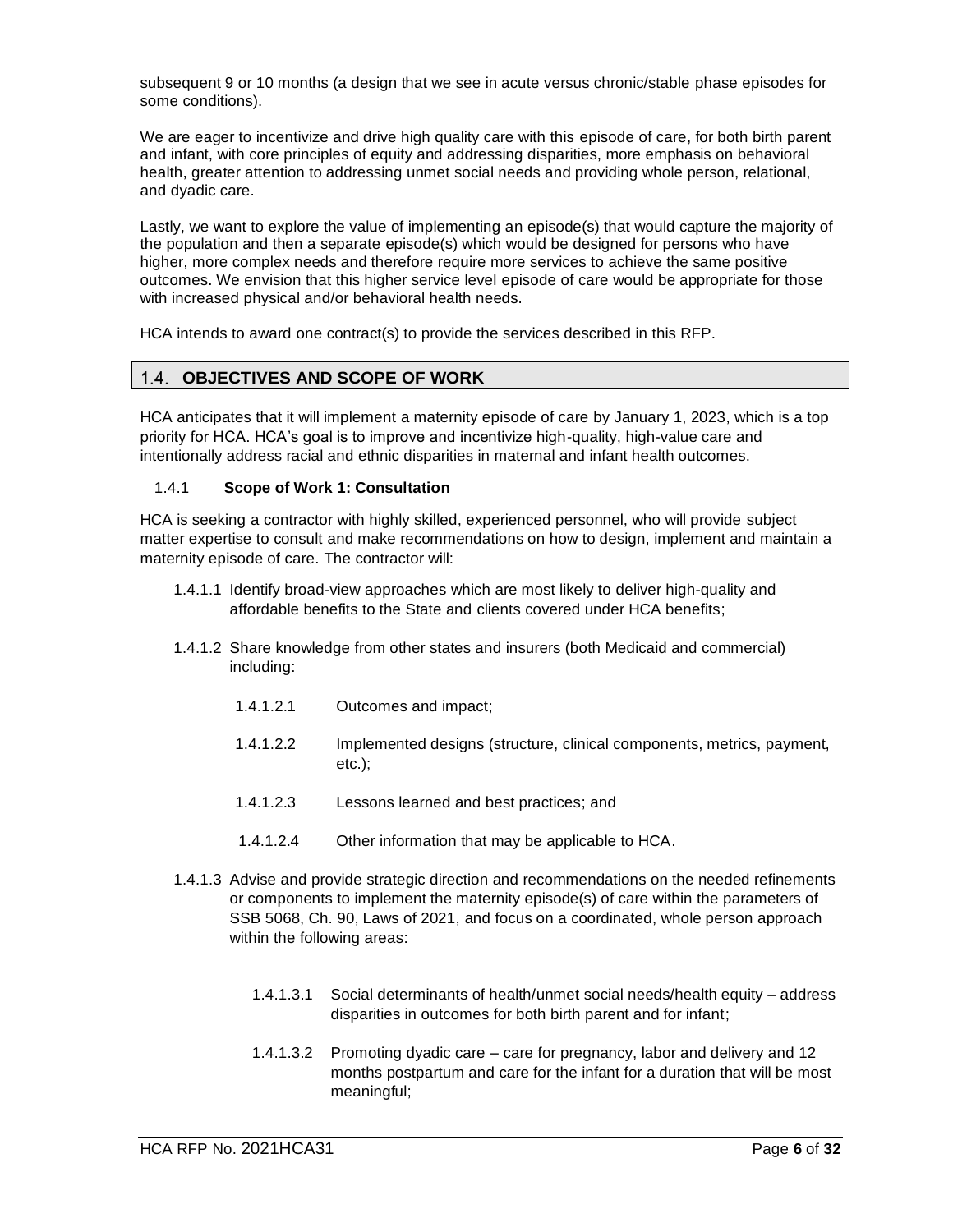- 1.4.1.3.3 Care coordination/model of care design into larger system of care;
- 1.4.1.3.4 Licensure;
- 1.4.1.3.5 Financing of episode(s)– equitable and sustainable funding model that promotes and incentivizes high quality evidence-base care;
- 1.4.1.3.6 Addressing behavioral health needs;
- 1.4.1.3.7 Quality reporting metrics plan for evaluation from the beginning; and
- 1.4.1.3.8 Patient engagement.
- 1.4.1.4 **Deliverable:** A report that clearly details an understandable description of the maternal episodes of care landscape with shared evidence that will serve as the framework for the design and implementation of the maternity episode(s) of care.

#### 1.4.2 **Scope of Work 2: Design and Implementation Plan**

HCA is seeking highly skilled, experienced personnel, who will proactively collaborate with HCA to design and implement a maternity episode of care across Medicaid, PEB and SEB that will span pregnancy care initiation through 12 months postpartum. The contractor will bring expertise in designing, developing, and implementing maternity episodes of care using the framework developed in Scope of Work 1 above. The contractor will engage HCA as thought partners and bring outside expertise and experience in all the components of a maternity episode of care including scope of services and clinical components (framed by integrated health and whole-person care with particular attention to behavioral health needs), quality metrics (reporting only and those tied to thresholds for incentive and penalty), payment models and structural considerations. These components must align and complement each other to achieve success and this is an intricate and iterative process to get to successful implementation. The contractor will use creativity and innovation in refining and designing a maternity episode of care which centers equity in this work as a core value through intentionally addressing disparities in perinatal and infant outcomes.

The contractor will:

- 1.4.2.1 Collaborate with HCA and identify additional stakeholders to map out the current process and potential future state; identify barriers and risks for implementing the episode(s); create mitigation strategies;
- 1.4.2.2 Define episodes, episode timing, patient population;
- 1.4.2.3 Identify inclusion and exclusion criteria for the episode(s) of care including definition of maternity care (pregnancy, delivery, and newborn care);
- 1.4.2.4 Define what potentially avoidable complications are related to maternity episodes of care;
- 1.4.2.5 Identify opportunities and benefits, key barriers, implementation, and operational considerations;
- 1.4.2.6 Facilitate, coordinate, and manage stakeholder engagement, and develop a communications plan;
- 1.4.2.7 Design episode(s) of care including but not limited to these components: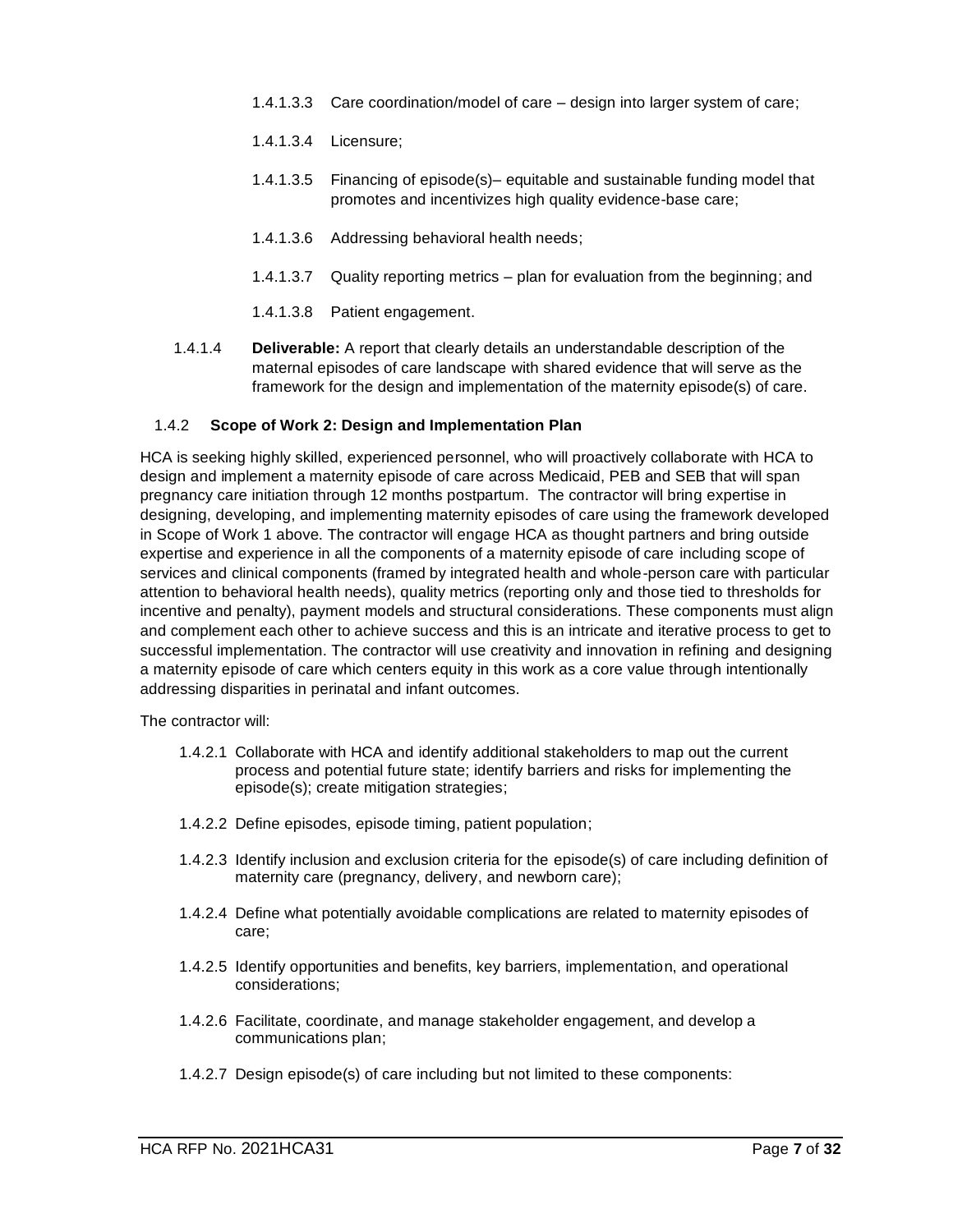- 1.4.2.7.1 Social determinants of health/health equity address disparities in outcomes for both birth parent and for infant;
- 1.4.2.7.2 Care coordination/model of care design into larger system of care;
- 1.4.2.7.3 Licensure;
- 1.4.2.7.4 Financing of episode(s)– equitable and sustainable funding model that promotes and incentivizes high quality evidence-based care;
- 1.4.2.7.5 Addressing behavioral health needs;
- 1.4.2.7.6 Quality reporting metrics plan for evaluation from the beginning;
- 1.4.2.7.7 Patient engagement;
- 1.4.2.7.8 Potential phased approach.
- 1.4.2.8 The specific components of the episode of care work include:
	- 1.4.2.8.1 Accountability and performance measures: Create an evaluation framework for the maternity episode of care, both in terms of process and outcome metrics.
		- 1.4.2.8.1.1 Translate a whole person approach/concept into qualitative measures (behavioral health, substance use, SDOH, structural racism).
	- 1.4.2.8.2 Dyad structures: Provide expertise and recommendations on how to best incorporate the dyad (birth parent and infant) in the episode of care. We are looking to drive the best outcomes for parent/family and infant and to be innovative in our approach. In addition, the approach must also be feasible and address barriers to implementation.
		- 1.4.2.8.2.1 Provide specific guidance and expertise around dyadic episodes for maternity and infant care, including implications for duration of time, meaningful metrics, addressing known/perceived barriers in terms of both care and financing, etc*. (An analysis in late 2019 found that 63% of pediatric episodes in that first year of life had a different primary provider than the provider attributed the maternal component of the episode. While we focus on the potential and expected benefits around recognizing these people and therefore care pathways as intertwined and inter-dependent, we recognize the challenges here in terms of care delivery, financing, dividing rewards or penalties between two independent providers, etc.)*.
	- 1.4.2.8.3 Doulas and care management: Integrate into the design of the maternity episode(s), the role of doulas during pregnancy, labor, and delivery, and postpartum.
- 1.4.2.9 Financial modeling: Work collaboratively with HCA designated personnel to draft models that include the financial impacts of implementing maternity episode(s) of care and the value it would provide to clients and potential savings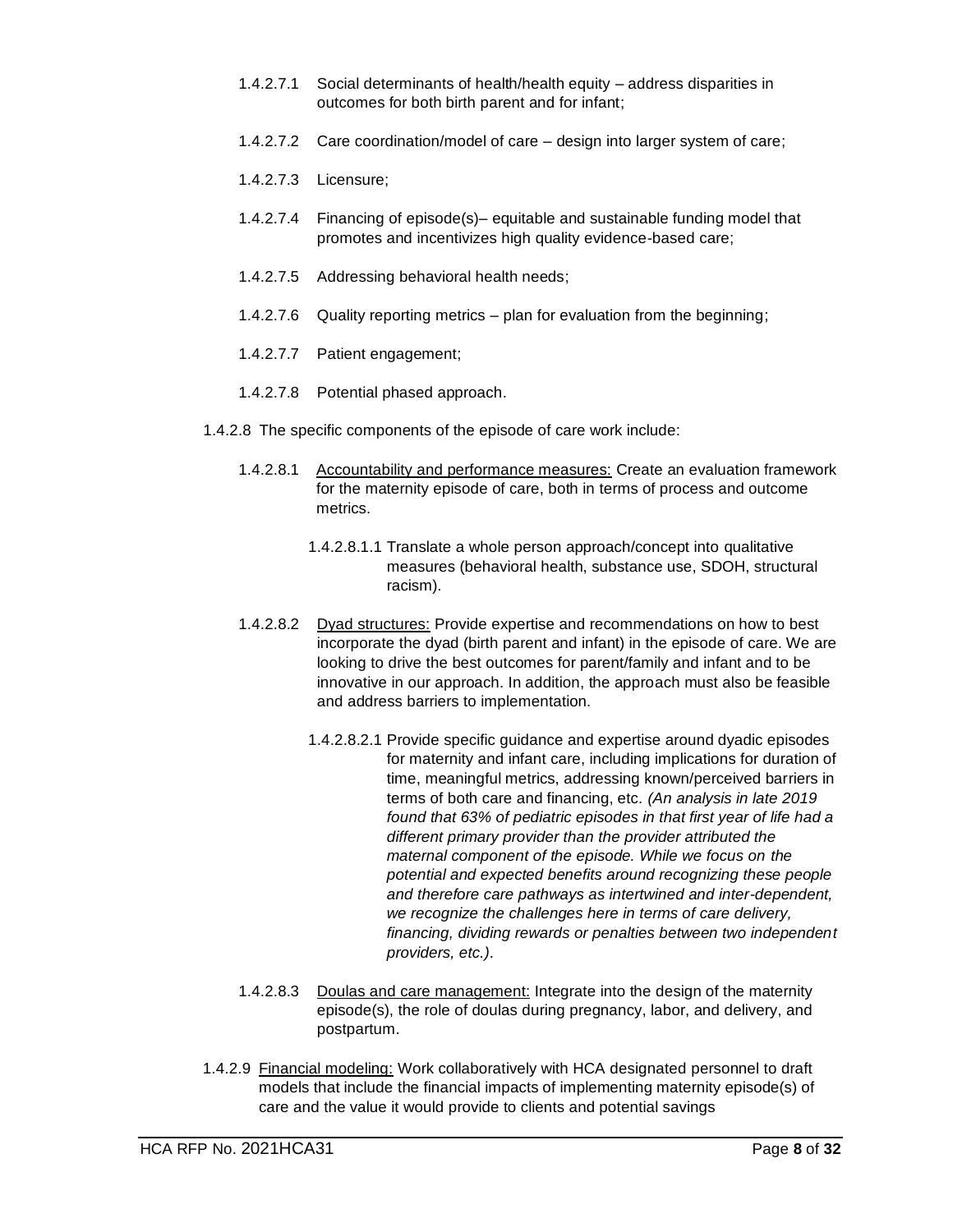- 1.4.2.9.1 Identify systems needs/gaps in terms of information and data exchange, give recommendations in terms of best practices and technological supports for successful and financially viable implementation and short and long-term success.
- 1.4.2.9.2 Design must consider HCA's legal and financial framework. HCA staff will ensure the required information is available to include those portions.
- 1.4.2.10 **Deliverable:** Maternity episode(s) of care design and implementation plan. The design and implementation plan must consider and factor in all of the above components contained in Section 1.4.2.

#### <span id="page-8-0"></span>1.5. MINIMUM QUALIFICATIONS

The following are the minimum qualifications for Bidders:

- 1.5.1. Licensed to do business in the State of Washington or provide a commitment that it will become licensed in Washington within 30 calendar days of being selected as the Apparent Successful Bidder.
- 1.5.2. The business of the Bidder must have been in operation for at least five (5) consecutive years.
- 1.5.3. One year of experience with researching, designing, and/or implementing maternity episode of care.

#### <span id="page-8-1"></span>**DESIRED QUALIFICATIONS**

The following are the preferred qualifications for Bidders:

1.6.1 Experience with researching, designing, and/or implementing maternity episode of care for the Medicaid population.

#### <span id="page-8-2"></span>**FUNDING**

HCA has budgeted an amount not to exceed \$400,000 Dollars for this project. Proposals in excess of \$400,000 will be considered non-responsive and will not be evaluated.

<span id="page-8-3"></span>Any contract awarded as a result of this procurement is contingent upon the availability of funding.

#### **PERIOD OF PERFORMANCE**

The period of performance of any contract resulting from this RFP is tentatively scheduled to begin on or about January 15, 2022 and to end on January 14, 2023. Amendments extending the period of performance, if any, will be at the sole discretion of HCA.

<span id="page-8-4"></span>HCA reserves the right to extend the contract for three one-year periods.

## **CONTRACTING WITH CURRENT OR FORMER STATE EMPLOYEES**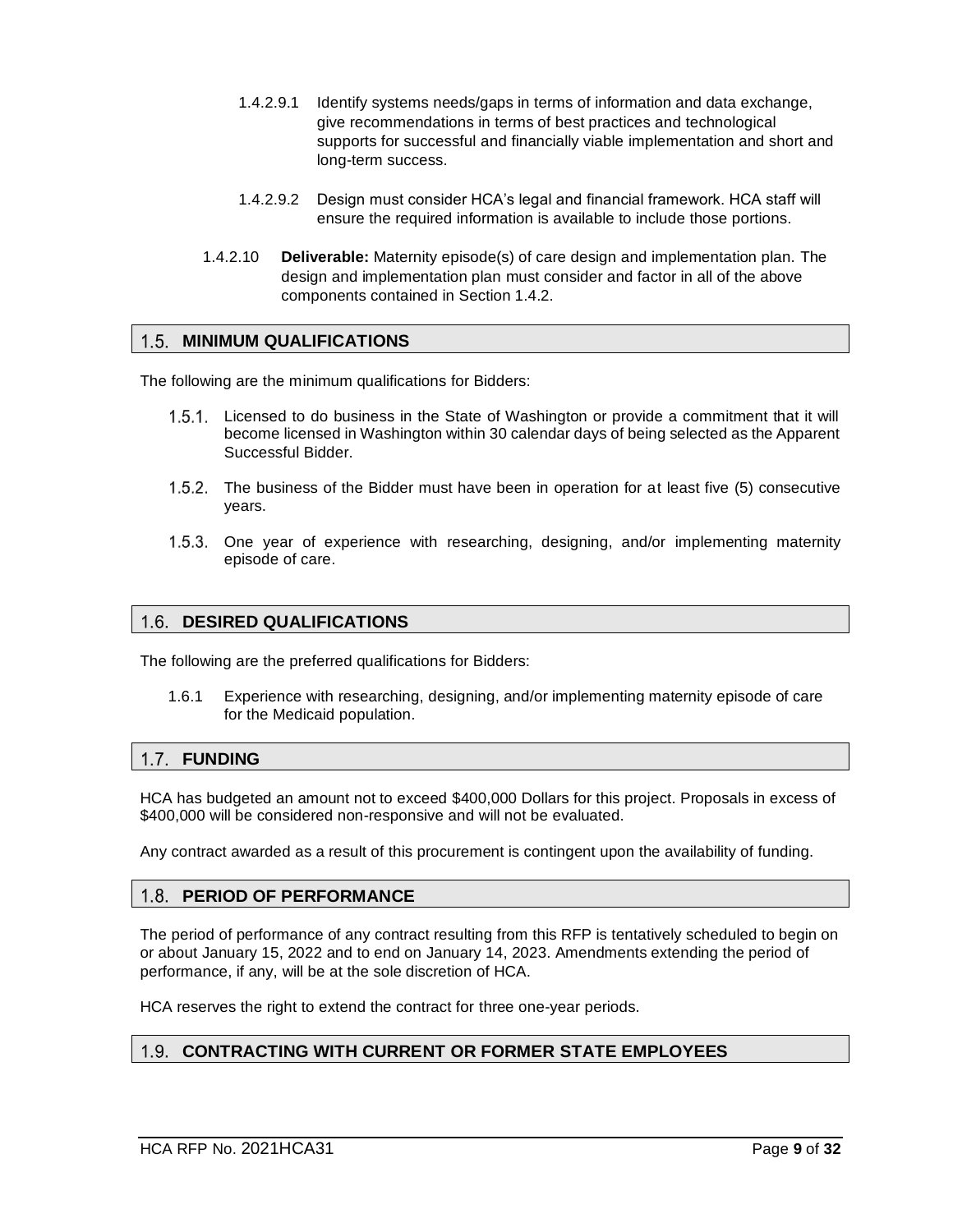Specific restrictions apply to contracting with current or former state employees pursuant to chapter 42.52 of the Revised Code of Washington. Bidders should familiarize themselves with the requirements prior to submitting a proposal that includes current or former state employees.

## <span id="page-9-0"></span>**ADA**

HCA complies with the Americans with Disabilities Act (ADA). Bidders may contact the RFP Coordinator to receive written information in another format (e.g., large print, audio, accessible electronic formats, and other formats).

# <span id="page-9-2"></span><span id="page-9-1"></span>**2. GENERAL INFORMATION FOR BIDDERS**

## 2.1. RFP COORDINATOR

The RFP Coordinator is the sole point of contact in HCA for this procurement. All communication between the Bidder and HCA upon release of this RFP must be with the RFP Coordinator, as follows:

| Name           | Mitch Gonzales                    |
|----------------|-----------------------------------|
| E-Mail Address | <b>HCAProcurements@hca.wa.gov</b> |

Any other communication will be considered unofficial and non-binding on HCA. Bidders are to rely on written statements issued by the RFP Coordinator. Communication directed to parties other than the RFP Coordinator may result in disqualification of the Bidder.

#### <span id="page-9-3"></span> $2.2.$ **BIDDER QUESTIONS PERIOD**

Bidders are provided an opportunity to ask questions during the bidder question period which starts on the date of the RFP posting and concludes on the *Questions Due* date specified in Section 1.2, *Estimated Schedule of Procurement Activities*.

- A. Questions regarding the RFP will only be accepted in writing, sent by email to the RFP Coordinator. The Bidder must use the following email subject line when submitting questions: "RFP # Question(s) – [Bidder Name]" to ensure timely receipt.
- B. HCA anticipates it will post answers to the questions in WEBS as an RFP amendment on the *Answers Posted* date specified in section 1.2, *Estimated Schedule of Procurement Activities*.
- C. HCA is under no obligation to respond to any questions received after the *Questions Due* date, but may do so at its discretion.

## <span id="page-9-4"></span>**2.3. SUBMISSION OF PROPOSALS**

The proposal must be received by the RFP Coordinator no later than the Proposal Due deadline in Section 1.2, *Estimated Schedule of Procurement*. Proposals must be submitted electronically as an attachment to an e-mail to the RFP Coordinator at the e-mail address listed in Section [2.](#page-9-1)1, and meet the following requirements:

- 2.3.1. Attachments to e-mail must be in Microsoft Word format, PDF, or Excel format.
- 2.3.2. The Cost Proposal must be submitted as a separate Excel attachment. Bidders must use the Cost Proposal Template, Exhibit F, attached hereto, to submit a bid for this RFP.
- 2.3.3. Zipped files cannot be received by HCA and cannot be used for submission of proposals.
- Certifications and Assurances (Exhibit A), Proclamation 21-14 COVID-19 Vaccination Certification (Section 3.5 and Exhibit E), and Executive Order 18-03 Worker's Rights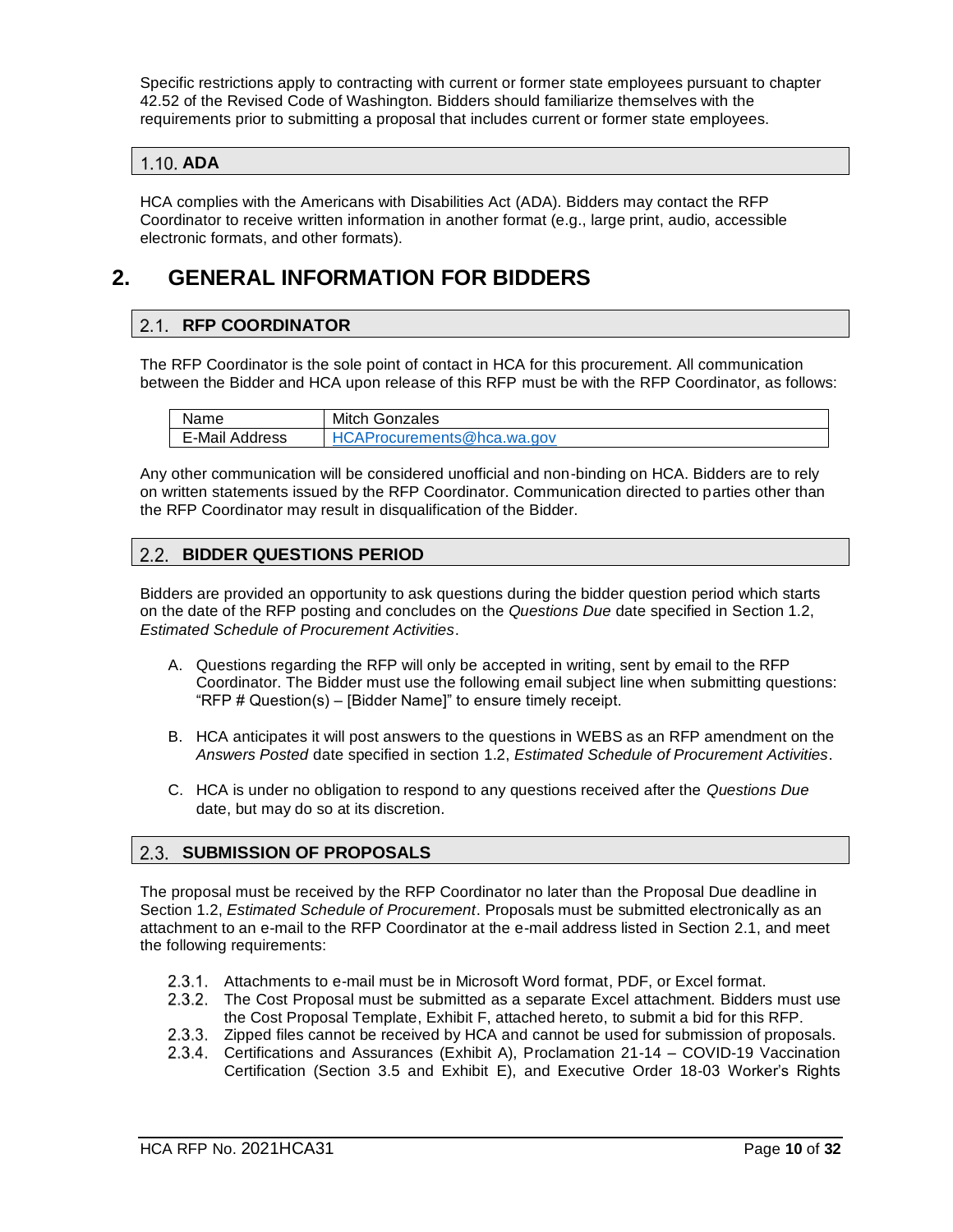(Section 3.9 and Exhibit G) must have a signature of the individual within the organization authorized to bind the Bidder to the offer.

HCA does not assume responsibility for problems with Bidder's e-mail. If HCA e-mail is not working, appropriate allowances will be made.

Bidders should allow sufficient time to ensure timely receipt of the proposal by the RFP Coordinator. Late proposals will not be accepted and will be automatically disqualified from further consideration, unless HCA e-mail is found to be at fault or HCA deems a grace period is in the best interest of the State. All proposals and any accompanying documentation become the property of HCA and will not be returned.

## <span id="page-10-0"></span>**PROPRIETARY INFORMATION / PUBLIC DISCLOSURE**

Proposals submitted in response to this RFP will become the property of HCA. All proposals received will remain confidential until the Apparent Successful Bidder is announced; thereafter, the proposals will be deemed public records as defined in chapter 42.56 of the Revised Code of Washington (RCW).

Any information in the proposal that the Bidder desires to claim as proprietary and exempt from disclosure under chapter 42.56 RCW, or other state or federal law that provides for the nondisclosure of a document, must be clearly designated. The information must be clearly identified and the particular exemption from disclosure upon which the Bidder is making the claim must be cited. Each page containing the information claimed to be exempt from disclosure must be clearly identified by the words "Proprietary Information" printed on the lower right hand corner of the page. Marking the entire proposal exempt from disclosure or as Proprietary Information will not be honored.

If a public records request is made for the information that the Bidder has marked as "Proprietary Information," HCA will notify the Bidder of the request and of the date that the records will be released to the requester unless the Bidder obtains a court order enjoining that disclosure. If the Bidder fails to obtain the court order enjoining disclosure, HCA will release the requested information on the date specified. If a Bidder obtains a court order from a court of competent jurisdiction enjoining disclosure pursuant to chapter 42.56 RCW, or other state or federal law that provides for nondisclosure, HCA will maintain the confidentiality of the Bidder's information per the court order.

A charge will be made for copying and shipping, as outlined in RCW 42.56. No fee will be charged for inspection of contract files, but 24 hours' notice to the RFP Coordinator is required. All requests for information should be directed to the RFP Coordinator.

The submission of any public records request to HCA pertaining in any way to this RFP will not affect the procurement schedule, as outlined in Section 1.2, unless HCA, in its sole discretion, determines that altering the schedule would be in HCA's best interests.

## <span id="page-10-1"></span>**REVISIONS TO THE RFP**

If HCA determines in its sole discretion that it is necessary to revise any part of this RFP, then HCA will provide addenda via e-mail to all individuals who have made the RFP Coordinator aware of their interest. Addenda will also be published on Washington's Electronic Bid System (WEBS), at [https://fortress.wa.gov/ga/webs/.](https://fortress.wa.gov/ga/webs/) For this purpose, the published questions and answers and any other pertinent information will be provided as an addendum to the RFP and will be placed on the website.

HCA also reserves the right to cancel or to reissue the RFP in whole or in part, prior to execution of a contract.

#### <span id="page-10-2"></span> $2.6.$ **DIVERSE BUSINESS INCLUSION PLAN**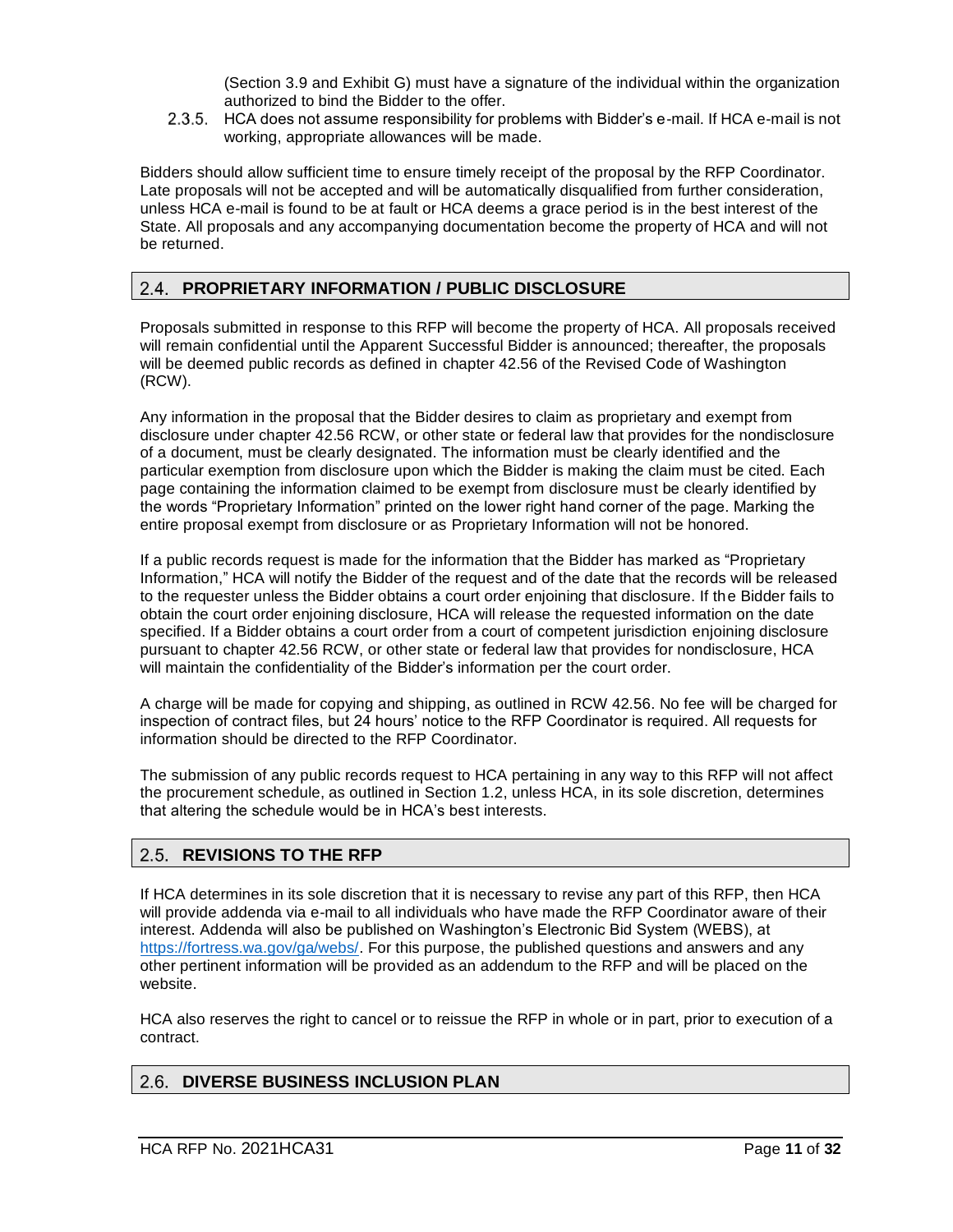Bidders will be required to submit a Diverse Business Inclusion Plan with their proposal. In accordance with legislative findings and policies set forth in RCW 39.19, the state of Washington encourages participation in all contracts by firms certified by the Office of Minority and Women's Business Enterprises (OMWBE), set forth in RCW 43.60A.200 for firms certified by the Washington State Department of Veterans Affairs, and set forth in RCW 39.26.005 for firms that are Washington Small Businesses. Participation may be either on a direct basis or on a subcontractor basis. However, no preference on the basis of participation is included in the evaluation of Diverse Business Inclusion Plans submitted, and no minimum level of minority- and women-owned business enterprise, Washington Small Business, or Washington State certified Veteran Business participation is required as a condition for receiving an award. Any affirmative action requirements set forth in any federal governmental regulations included or referenced in the contract documents will apply.

## <span id="page-11-0"></span>2.7. ACCEPTANCE PERIOD

Proposals must provide one hundred twenty (120) calendar days for acceptance by HCA from the due date for receipt of proposals.

#### <span id="page-11-1"></span> $2.8.$ **COMPLAINT PROCESS**

The complaint process allows potential Bidders to focus on the solicitation requirements and evaluation process, and raise issues early enough in the process to allow HCA to correct a problem before proposals are submitted. The complaint period starts on the date of the RFP posting and concludes on the Complaints Due date identified in Section 1.2, *Estimated Schedule of Procurement of Procurement Activities*.

- 2.8.1. Potential Bidders may submit a complaint to HCA based on any of the following:
	- $2.8.1.1$ . The RFP unnecessarily restricts competition;
	- $2.8.1.2.$ The RFP evaluation or scoring process is unfair or unclear; or
	- $2.8.1.3.$ The RFP requirements are inadequate or insufficient to prepare a response.
- 2.8.2. For a complaint to be considered, it must be received by HCA by 5:00 pm PT on the Complaints Due date identified in Section 1.2. The complaint must:
	- $2.8.2.1$ . Be in writing;
	- $2.8.2.2.$ Be sent to the RFP Coordinator, or designee;
	- $2.8.2.3.$ Clearly articulate the basis for the complaint; and
	- $2.8.2.4.$ Include a proposed remedy.
- 2.8.3. HCA will address any complaint as follows:
	- $2.8.3.1$ . The RFP Coordinator, or designee will respond to the complaint in writing.
	- $2.8.3.2.$ The response to the complaint and any changes to the RFP will be posted on WEBS.
	- $2.8.3.3.$ The Director of HCA will be notified of all complaints and will be provided a copy of HCA's response.

Complaints may not be raised again during a protest and HCA's action or inaction in response to a complaint will be final. There is no appeal process.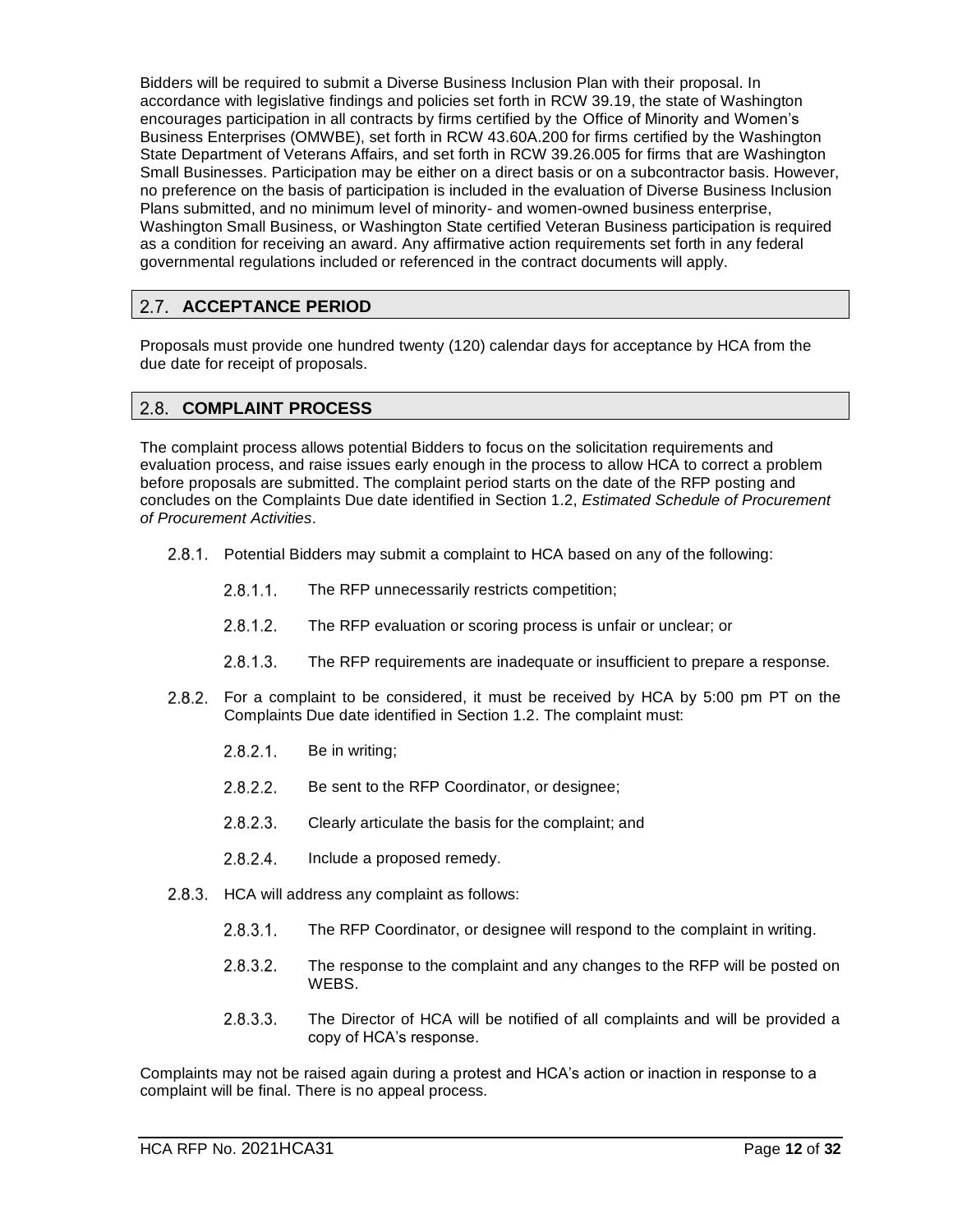#### <span id="page-12-0"></span>**RESPONSIVENESS**

The RFP Coordinator will review all proposals to determine compliance with administrative requirements and instructions specified in this RFP. A Bidder's failure to comply with any part of the RFP may result in rejection of the proposal as non-responsive.

<span id="page-12-1"></span>HCA also reserves the right at its sole discretion to waive minor administrative irregularities.

#### **MOST FAVORABLE TERMS**

HCA reserves the right to make an award without further discussion of the proposal submitted. Therefore, the proposal should be submitted initially on the most favorable terms which the Bidder can propose. HCA reserve the right to contact a Bidder for clarification of its proposal.

HCA also reserves the right to use a Best and Final Offer (BAFO) before awarding any contract to further assist in determining the ASB(s).

The ASB should be prepared to accept this RFP for incorporation into a contract resulting from this RFP. The contract resulting from this RFP will incorporate some, or all, of the Bidder's proposal. The proposal will become a part of the official procurement file on this matter without obligation to HCA.

#### <span id="page-12-2"></span>2.11. COSTS TO PROPOSE

HCA will not be liable for any costs incurred by the Bidder in preparation of a proposal submitted in response to this RFP, in conduct of a presentation, or any other activities related in any way to this RFP. Funds are not obligated until a contract has been fully executed.

#### <span id="page-12-3"></span>**RECEIPT OF INSUFFICIENT NUMBER OF PROPOSALS**

If HCA receives only one responsive proposal as a result of this RFP, HCA reserves the right to either: 1) directly negotiate and contract with the Bidder; or 2) not award any contract at all. HCA may continue to have the bidder complete the entire RFP. HCA is under no obligation to tell the Bidder if it is the only Bidder.

#### <span id="page-12-4"></span>**2.13. NO OBLIGATION TO CONTRACT**

<span id="page-12-5"></span>This RFP does not obligate HCA to enter into any contract for services specified herein.

#### **REJECTION OF PROPOSALS**

HCA reserves the right, at its sole discretion, to reject any and all proposals received without penalty and not to issue any contract as a result of this RFP.

#### <span id="page-12-6"></span>**2.15. COMMITMENT OF FUNDS**

The Director of HCA or his/her delegate is the only individual who may legally commit HCA to the expenditures of funds for a contract resulting from this RFP. No cost chargeable to the proposed contract may be incurred before receipt of a fully executed contract.

#### <span id="page-12-7"></span>**ELECTRONIC PAYMENT**

The state of Washington prefers to utilize electronic payment in its transactions. The ASB will need to be registered as a Statewide Vendor.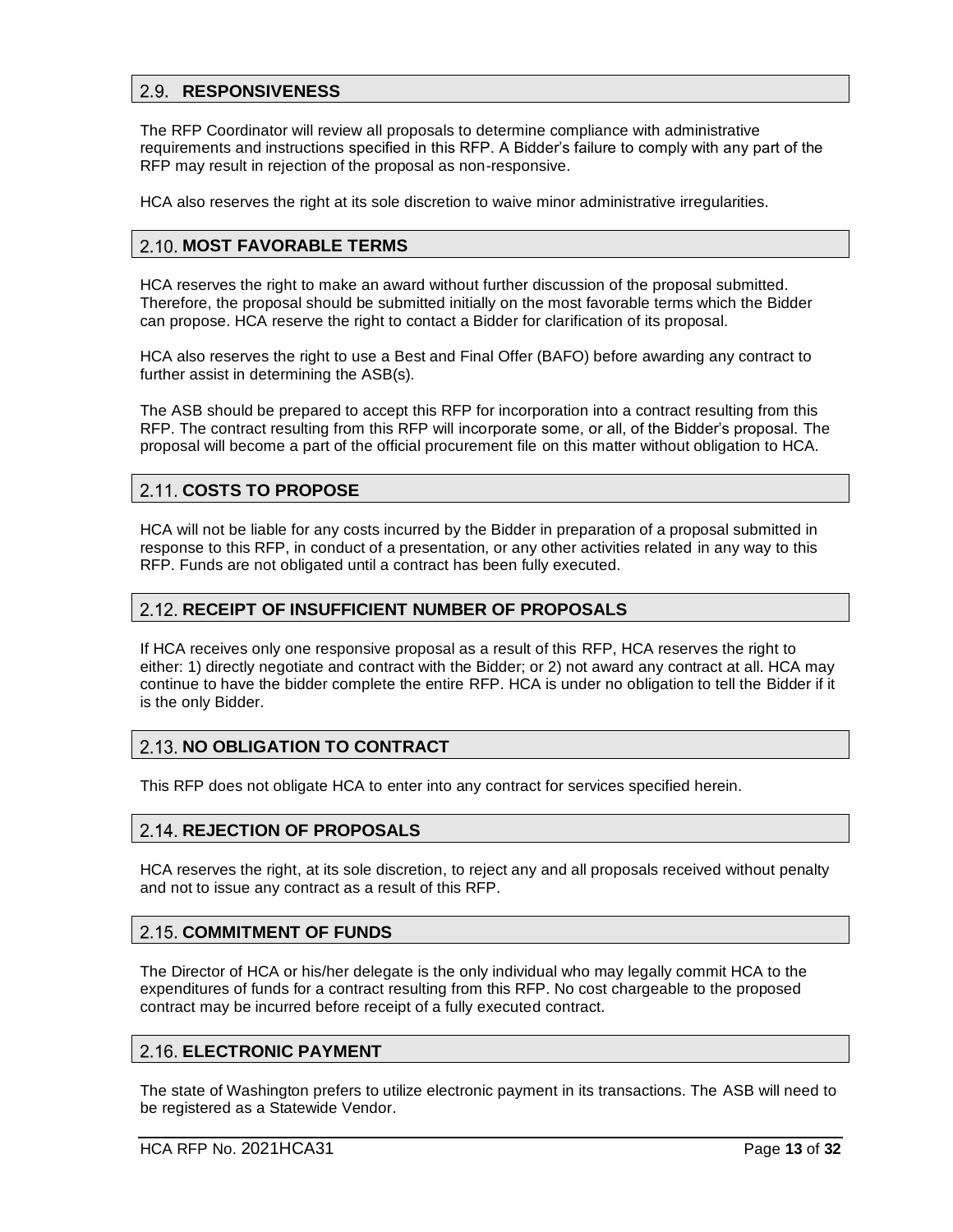# <span id="page-13-0"></span>**3. PROPOSAL CONTENTS**

Proposals must be submitted electronically to the RFP Coordinator in the order noted below:

MANDATORY:

- A. \*Letter of Submittal, including signed Certifications and Assurances (Section 3.1 and Exhibit A)
- B. Diverse Business Inclusion Plan (Section 3.2 and Exhibit B)
- C. References (Section 3.3 and Exhibit C)
- D. Draft Contract (Section 3.4 and Exhibit D)
- E. \*Proclamation 21-14 COVID-19 Vaccination Certification (Section 3.5 and Exhibit E)

#### MANDATORY SCORED:

- A. Technical Proposal (Section 3.6)
- B. Management Proposal (Section 3.7)
- C. Cost Proposal (Section 3.8 and Exhibit F)
- D. \*Executive Order 18-03 Worker's Rights (Section 3.9 and Exhibit G)

#### *\*Authorized signature required.*

Proposals must provide information in the same order as presented in this document with the same headings.

Items marked "mandatory" must be included as part of the proposal for the proposal to be considered responsive; however, these items are not scored. Items marked "mandatory scored" are those that are awarded points as part of the evaluation conducted by the evaluation team.

#### <span id="page-13-1"></span> $3.1.$ **LETTER OF SUBMITTAL (MANDATORY)**

The Letter of Submittal and the attached Certifications and Assurances form (Exhibit A to this RFP) must be signed and dated by a person authorized to legally bind the Bidder to a contractual relationship, e.g., the President or Executive Director if a corporation, the managing partner if a partnership, or the proprietor if a sole proprietorship. Along with introductory remarks, the Letter of Submittal is to include by attachment the following information about the Bidder and any proposed subcontractors:

- 3.1.1. Name, address, principal place of business, telephone number, and fax number/e-mail address of legal entity or individual with whom contract would be written.
- $3.1.2.$ Name, address, and telephone number of each principal officer (President, Vice President, Treasurer, Chairperson of the Board of Directors, etc.).
- $3.1.3.$ Legal status of the Bidder (sole proprietorship, partnership, corporation, etc.) and the year the entity was organized to do business as the entity now substantially exists.
- Federal Employer Tax Identification number or Social Security number and the Washington Uniform Business Identification (UBI) number issued by the state of Washington Department of Revenue. If the Bidder does not have a UBI number, the Bidder must state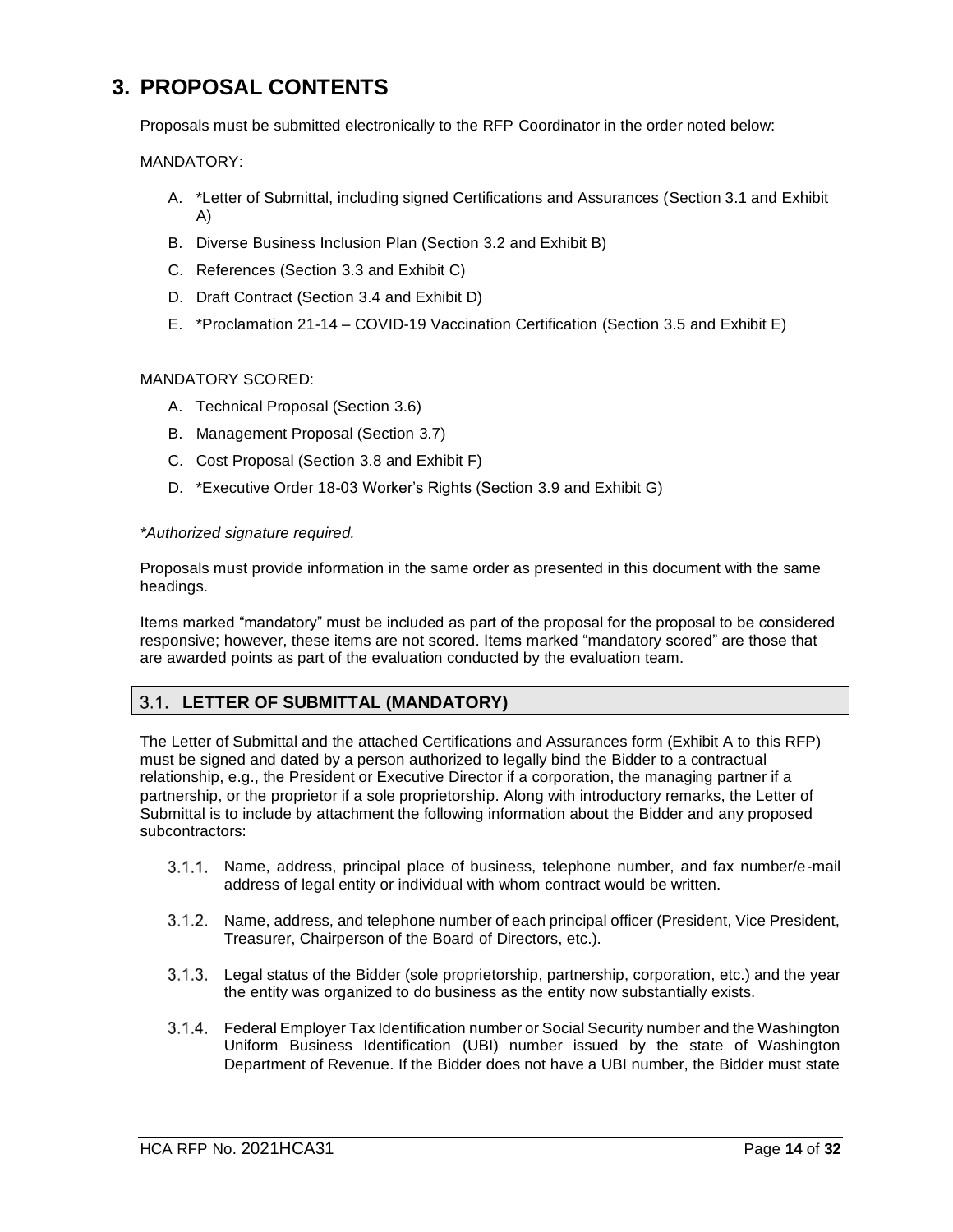that it will become licensed in Washington within 30 calendar days of being selected as the Apparent Successful Bidder.

- 3.1.5. Location of the facility from which the Bidder would operate.
- Explanation of how the Bidder meets the Minimum Qualifications identified in Section 1.5.
- Explanation of how the Bidder meets, if applicable, the Desired Qualifications identified in Section 1.6.
- Identify any state employees or former state employees employed or on the firm's governing board as of the date of the proposal. Include their position and responsibilities within the Bidder's organization. If following a review of this information, it is determined by HCA that a conflict of interest exists, the Bidder may be disqualified from further consideration for the award of a contract.
- If the Bidder or any subcontractor contracted with the state of Washington during the past 24 months, indicate the name of the agency, the contract number, and project description and/or other information available to identify the contract.
- 3.1.10. If the Bidder's staff or subcontractor's staff was an employee of the state of Washington during the past 24 months, or is currently a Washington State employee, identify the individual by name, the agency previously or currently employed by, job title or position held, and separation date.
- 3.1.11. If the Bidder has had a contract terminated for default in the last five years, describe such incident. Termination for default is defined as notice to stop performance due to the Bidder's non-performance or poor performance and the issue of performance was either (a) not litigated due to inaction on the part of the Bidder, or (b) litigated and such litigation determined that the Bidder was in default.
- 3.1.12. Submit full details of the terms for default including the other party's name, address, and phone number. Present the Bidder's position on the matter. HCA will evaluate the facts and may, at its sole discretion, reject the proposal on the grounds of the past experience. If no such termination for default has been experienced by the Bidder in the past five years, so indicate.
- 3.1.13. Any information in the proposal that the Bidder desires to claim as proprietary and exempt from disclosure under the provisions of RCW 42.56 must be clearly designated. The page must be identified and the particular exemption from disclosure upon which the Bidder is making the claim must be listed. Each page claimed to be exempt from disclosure must be clearly identified by the word "Proprietary" printed on the lower right hand corner of the page. In your Letter of Submittal, please list which pages and sections that have been marked "Proprietary" and the particular exemption from disclosure upon which the Bidder is making the claim.

## <span id="page-14-0"></span>**EXHIBIT B – DIVERSE BUSINESS INCLUSION PLAN (MANADATORY)**

Bidders will be required to complete Exhibit B, Diverse Business Inclusion Plan and submit it with their proposal. In accordance with legislative findings and policies set forth in RCW 39.19 the state of Washington encourages participation in all contracts by firms certified by the Office of Minority and Women's Business Enterprises (OMWBE), set forth in RCW 43.60A.200 for firms certified by the Washington State Department of Veterans Affairs, and set forth in RCW 39.26.005 for firms that are Washington Small Businesses. Participation may be either on a direct basis or on a Subcontractor basis. However, no preference on the basis of participation is included in the evaluation of Diverse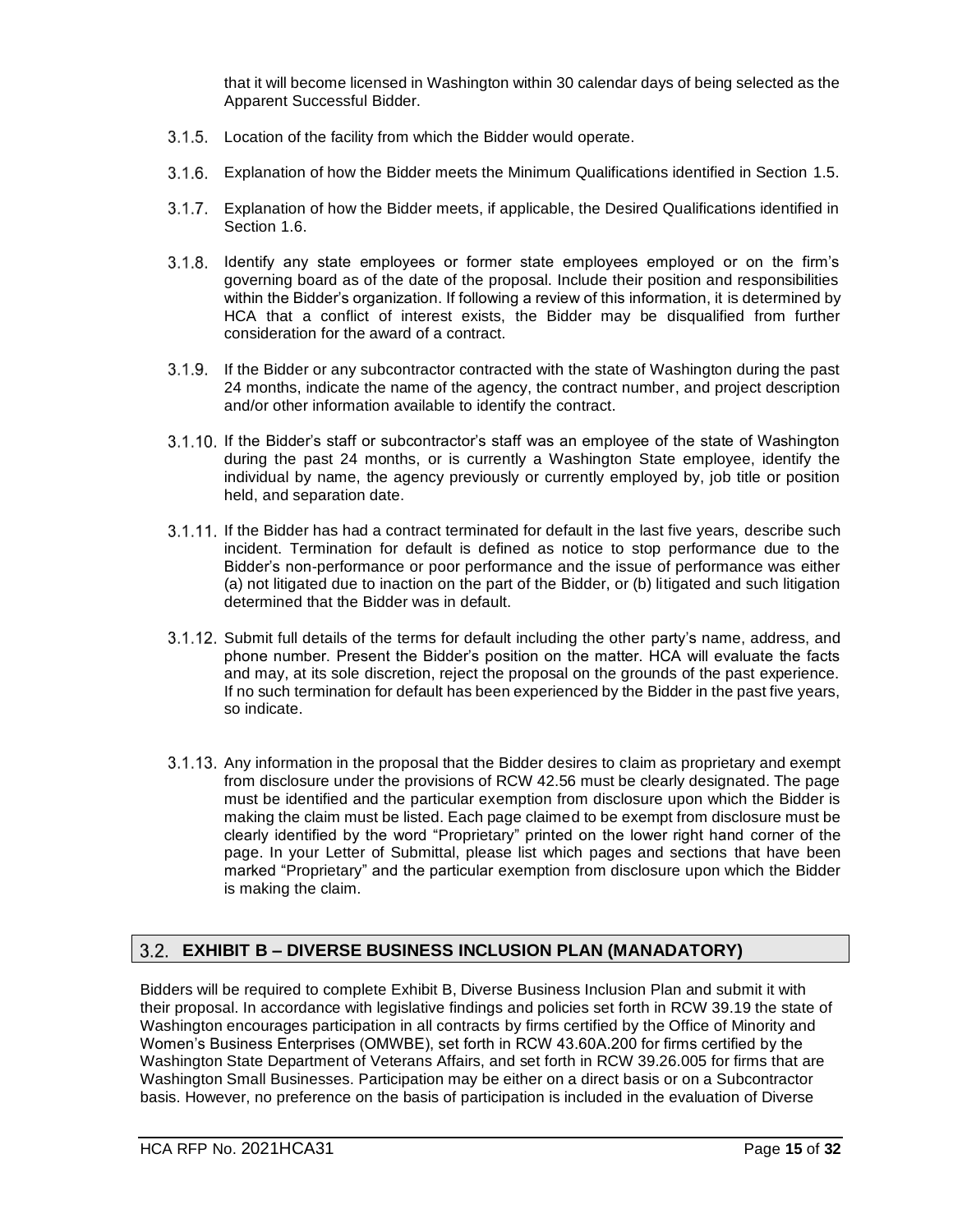Business Inclusion Plans submitted, and no minimum level of minority- and women-owned business enterprise, Washington Small Business, or Washington State certified Veteran Business participation is required as a condition for receiving an award. Any affirmative action requirements set forth in any federal governmental regulations included or referenced in the contract documents will apply.

## <span id="page-15-0"></span>**EXHIBIT C - REFERENCES (MANDATORY)**

Provide three business references for the Bidder using Exhibit C, Reference Form. References must be independent of the Bidder's and Subcontractor's company corporation (e.g., non-Bidder owned, in whole or in part, or managed, in whole or in part) and be for work similar to the scope of work contained herein. Complete all boxes of the reference form for each reference, including a description of the services provided, the timeframe in which services were provided, and the Bidder's team members who provided the services. By submitting a proposal in response to this solicitation, the Bidder and team members grant permission to HCA to contact these references and others, who from HCA's perspective, may have pertinent information. HCA may or may not, at HCA's discretion, contact references.

#### <span id="page-15-1"></span> $3.4.$ **EXHIBIT D – DRAFT CONTRACT (MANDATORY)**

The ASB will be expected to enter into a contract which is substantially the same as the sample contract and its general terms and conditions attached as Exhibit D. HCA will not accept any draft contracts prepared by any Bidder. The Bidder must be prepared to agree to all terms of the attached Exhibit D, *Draft Contract*, as presented or the Proposal may be rejected. If Bidder has exceptions to the terms and conditions, they must include with their proposal a copy of the Draft Contract with redline edits/comments documenting the changes they propose to be made if selected as ASB. If the Bidder fails to identify an objection to any particular term or condition, the term or condition will be deemed agreed to by the Bidder. HCA will review requested exceptions and accept or reject the same at its sole discretion.

If, after the announcement of the ASB, and after a reasonable period of time, the ASB and HCA cannot reach agreement on acceptable terms for the Contract, the HCA may cancel the selection and Award the Contract to the next most qualified Bidder

## <span id="page-15-2"></span>**EXHIBIT E – COVID-19 VACCINATION CERTIFICATION (MANDATORY)**

Bidder must review Exhibit E, COVID-19 Vaccination Certification and respond as to whether the Bidder complies with Proclamation 21-14.1 – COVID-19 Vaccination Requirement. Bidder must sign and return Exhibit E with its Proposal.

Note: Compliance with the Proclamation is mandatory. For more information please visit https://www.doh.wa.gov/Portals/1/Documents/1600/coronavirus/505-160- VaccinationRequirementFAQs.pdf.

## <span id="page-15-3"></span>**TECHNICAL PROPOSAL (MANDATORY SCORED)**

Maximum Available Points: 350 points

Maximum page limit: 15

The Technical Proposal must contain a comprehensive description of services including the following elements:

**Project Approach/Methodology –** Include a complete description of the Bidder's proposed approach and methodology for the project. This section should convey Bidder's understanding of the proposed project. Specifically describe how your approach would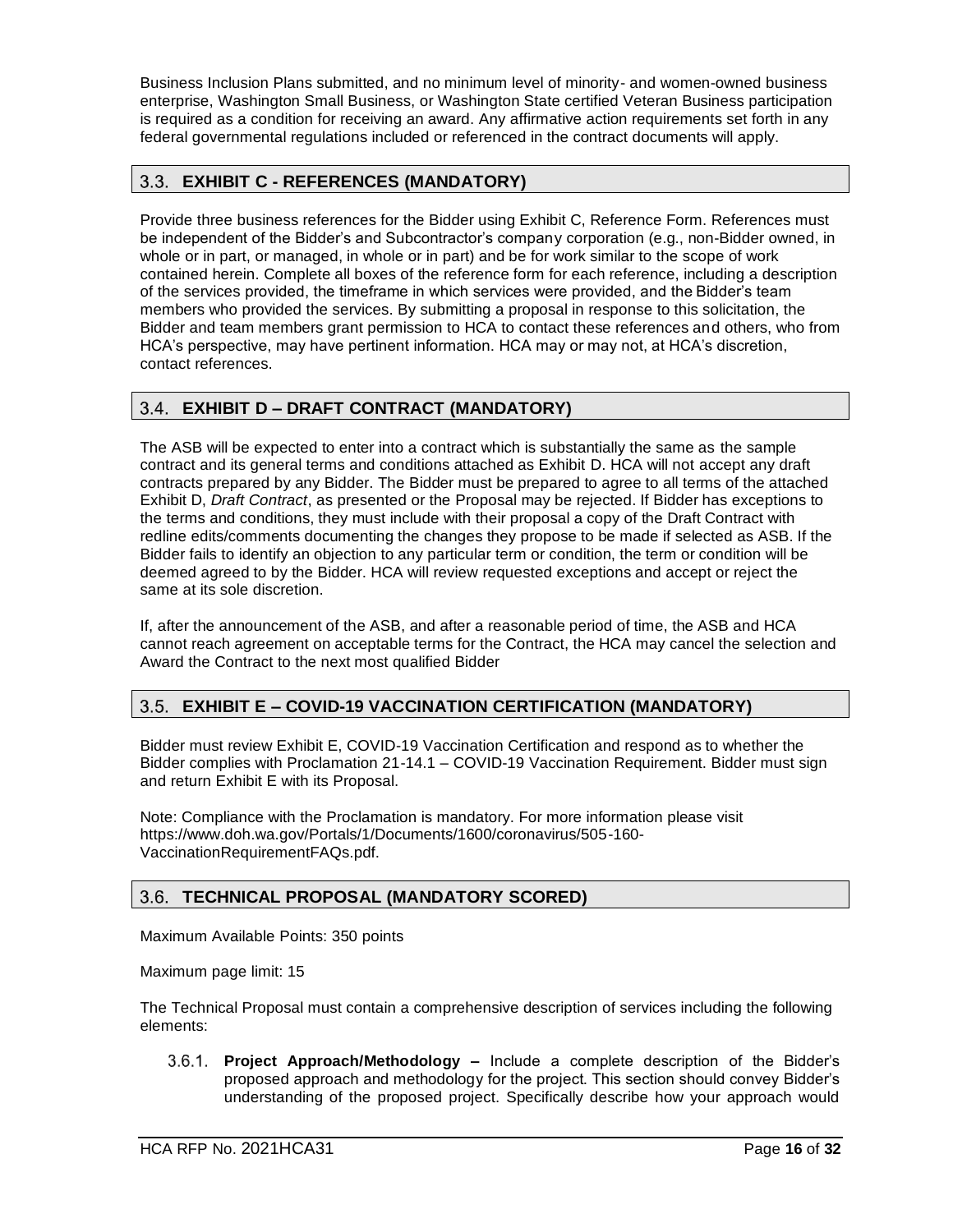consider a twelve month post-partum care and engagement of diverse OB provider types (including Certified nurse midwives and Licensed midwives) in twelve month dyadic care program. We are also interested in hearing your approach on incentivizing high value care for those with higher needs across the spectrum of physical and behavioral health, unmet social needs, those who suffer disproportionately worse outcomes (BIPOC, LGBTQ+). **(Maximum available points: 100 Points)**

- **Work Plan –** Include all project requirements and the proposed tasks, services, activities, etc. necessary to accomplish the scope of the project defined in this RFP. This section of the technical proposal must contain sufficient detail to convey to members of the evaluation team the Bidder's knowledge of the subjects and skills necessary to successfully complete the project. Include any required involvement of HCA staff. The Bidder may also present any creative approaches that might be appropriate and may provide any pertinent supporting documentation. **(Maximum available points: 50 Points)**
- $3.6.3.$ **Project Schedule –** Include a project schedule indicating when the elements of the work will be completed. Project schedule must ensure that any deliverables requested are met. **(Maximum available points: 50 Points)**
- **Outcomes and Performance Measurement** Describe the impacts/outcomes the Bidder proposes to achieve as a result of the delivery of these services including how these outcomes would be monitored, measured, and reported to HCA. **(Maximum available points: 50 points)**
- **Risks** The Bidder must identify potential risks that are considered significant to the success of the project. Include how the Bidder would propose to effectively monitor and manage these risks, including reporting of risks to the HCA contract manager. **(Maximum available points: 50 Points)**
- **Deliverables** Fully describe deliverables to be submitted under the proposed contract. Deliverables must support the requirements set forth in Section [1.4,](#page-5-0) Objectives and Scope of Work. **(Maximum available points: 50 Points)**

## <span id="page-16-0"></span>**MANAGEMENT PROPOSAL (MANDATORY SCORED)**

Maximum available points: 600

Maximum page limit: 12

- Project Management **(Maximum available points: 300)**
	- $3.7.1.1$ . **Project Team Structure/Internal Controls** – Provide a description of the proposed project team structure and internal controls to be used during the course of the project, including any subcontractors. Provide an organizational chart of your firm indicating lines of authority for personnel involved in performance of this potential contract and relationships of this staff to other programs or functions of the firm. This chart must also show lines of authority to the next senior level of management. Include who within the firm will have prime responsibility and final authority for the work. **(Maximum available points: 100 Points)**
	- $3.7.1.2.$ **Staff Qualifications/Experience** – Identify staff, including subcontractors, who will be assigned to the potential contract, indicating the responsibilities and qualifications of such personnel, and include the amount of time each will be assigned to the project. Provide resumes for the named staff, which include information on the individual's particular skills related to this project, education, experience, significant accomplishments, and any other pertinent information.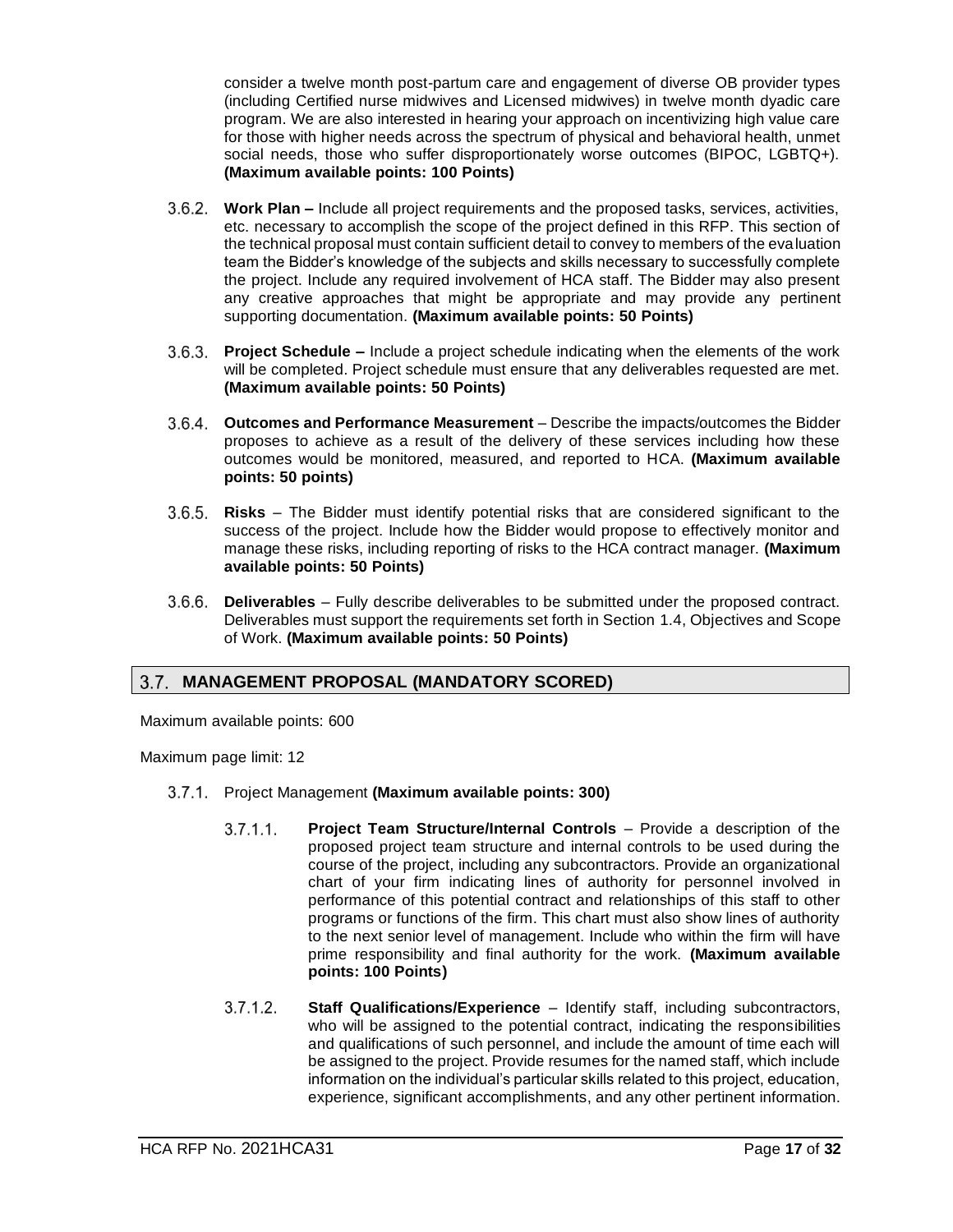The Bidder must commit that staff identified in its proposal will actually perform the assigned work. Any staff substitution must have the prior approval of HCA. **(Maximum available points: 200 Points)**

- Experience of the Bidder **(Maximum available points: 300 Points)**
	- $3.7.2.1$ . Indicate the experience the Bidder and any subcontractors have in the following areas associated with:
		- **(Maximum available points: 100 Points)** Researching, designing, and/or implementing maternity episode of care. Provide at least one example of your work inclusive of these areas; clinical, financial, provider, community, reporting/evaluation, and stakeholder components and specifically describe the following components or note that the component was absent:
			- 3.3.2.1.1.1 How the episode addressed behavioral health.
			- 3.3.3.1.1.2 How the episodes addressed health equity.
		- $3.7.2.1.2$ Describe the experience of the Bidder with creating episodes of care with Medicaid and commercial insurance. **(Maximum available points: 50 Points)**
		- $3.7.2.1.3.$ Describe the experience of the Bidder with Maternity episodes of care that include the infant. **(Maximum available points: 50 Points)**
	- $3.7.2.2.$ Indicate other relevant experience that indicates the qualifications of the Bidder, and any subcontractors, for the performance of the potential contract. (**Maximum available points: 50 Points)**
	- $3.7.2.3.$ Include a list of contracts the Bidder has had during the last five years that relate to the Bidder's ability to perform the services needed under this RFP. List contract reference numbers, contract period of performance, contact persons, telephone numbers, and fax numbers/e-mail addresses. **(Maximum available points: 50 Points)**

## <span id="page-17-0"></span>**COST PROPOSAL – EXHIBIT F**

Maximum available points: 150

The evaluation process is designed to award this procurement not necessarily to the Bidder of least cost, but rather to the Bidder whose proposal best meets the requirements of this RFP. However, Bidders are encouraged to submit proposals which are consistent with state government efforts to conserve state resources.

Bidder must complete the Cost Proposal spreadsheet, provided as Exhibit F, per the instructions below. The Bidder's response to the Cost Proposal must be submitted as a separate Excel attachment.

• Bidder's Cost Proposal must be in U.S. Dollars and inclusive of all expenses to be charged for performing the services necessary to establish the objectives of the resulting contract. The Bidder is to submit costs inclusive of staff costs, estimates for applicable sales and use taxes,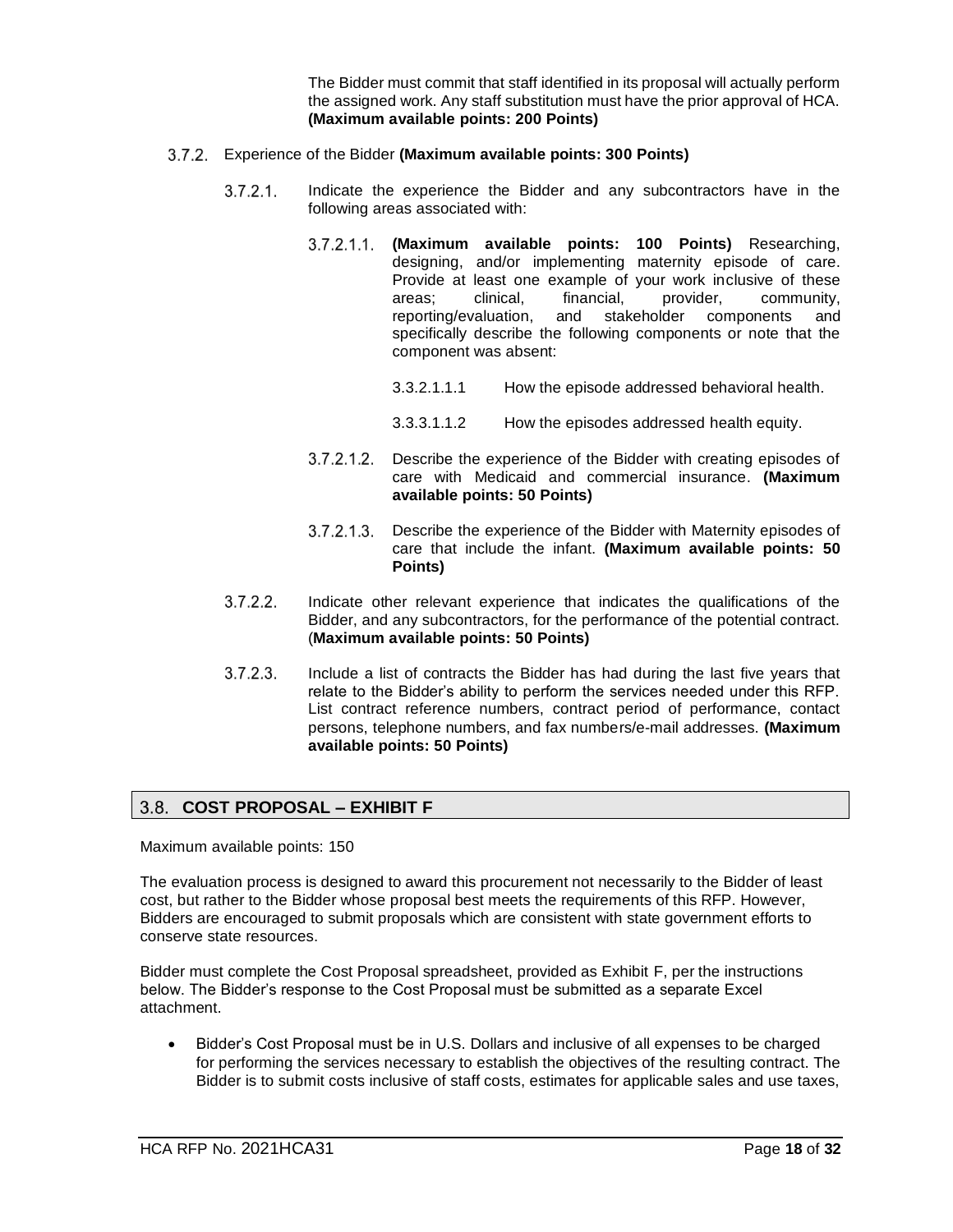and any expenses necessary to accomplish the tasks to produce the deliverables under the resulting contract.

- The resulting contractor will be required to collect Washington state sales and use taxes from HCA, as applicable, and for remittance of payment to the Washington State Department of Revenue (DOR). Bidders must identify any expenses to which Washington State sales and use taxes (based on current tax rate(s)). HCA understands these amounts may fluctuate as tax rates fluctuate. If a tax isn't specifically identified, HCA will assume it is included in the costs identified.
- Proposed Sample Budget (**Maximum available points: 100**)
	- o Proposed Sample Budgets in excess of \$400,000 total will be considered nonresponsive and will not be evaluated. This budget is also subject to the following constraints:
		- Proposals in excess of \$60,000 for Proposed Sample Budget Scope of Work 1 will be considered non-responsive and will not be evaluated.
		- Proposals in excess of \$340,000 for Proposed Sample Budget Scope of Work 2 will be considered non-responsive and will not be evaluated.
- Hourly Rates (**Maximum available points: 50**)
	- $\circ$  Bidders are to complete the Hourly Rates tab for each Key Professional Staff Category who may perform work under a resulting contract. Bidders are welcome to add additional rows for as many categories as they'd like to submit. The hourly rate should be inclusive of all costs of performing the work, including travel (time and cost) and other overhead expenses. Bidders are required to collect and pay Washington state sales and use taxes, as applicable.
	- $\circ$  The rates provided in the Hourly Rates tab will be the maximum hourly rate for professional services under a resulting contract unless otherwise agreed upon in writing.

#### <span id="page-18-0"></span> $3.9.$ **EXHIBIT G – EXECUTIVE ORDER 18-03 (MANDATORY SCORED)**

Bidder must review Exhibit G and respond as to whether the Bidder requires its employees, as a condition of employment, to sign or agree to mandatory individual arbitration clauses and class or collective action waivers.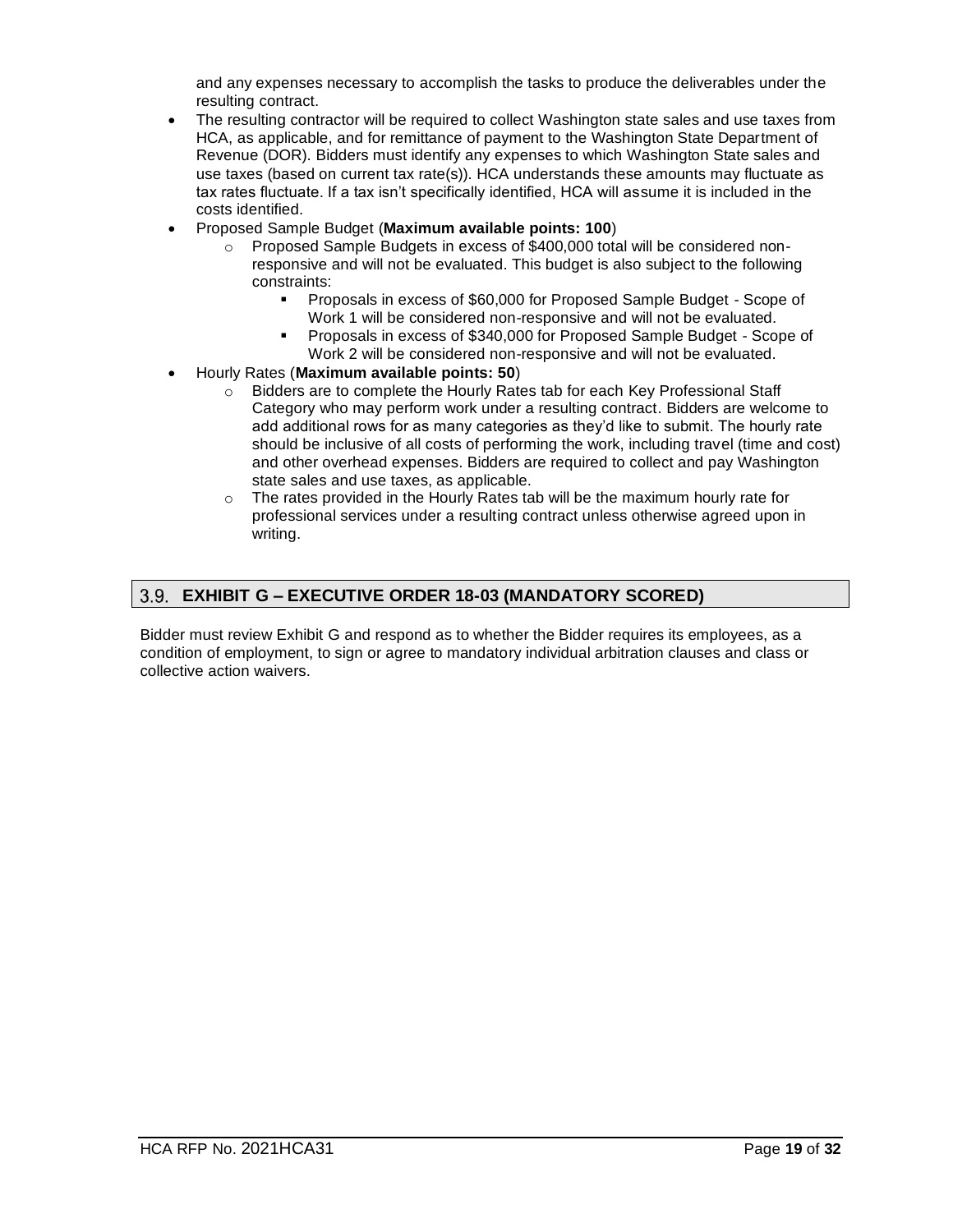# <span id="page-19-1"></span><span id="page-19-0"></span>**4. EVALUATION AND CONTRACT AWARD**

## **EVALUATION PROCEDURE**

Responsive Proposals will be evaluated strictly in accordance with the requirements stated in this RFP and any addenda issued. The evaluation of proposals will be accomplished by an evaluation team(s), to be designated by HCA, which will determine the ranking of the proposals. Evaluations will only be based upon information provided in the Bidder's Proposal.

All proposals received by the stated deadline, Section [1.2,](#page-3-2) *Estimated Schedule of Procurement Activities*, will be reviewed by the RFP Coordinator to ensure that the Proposals contain all of the required information requested in the RFP. Only responsive Proposals that meet the requirements will be evaluated by the evaluation team. Any Bidder who does not meet the stated qualifications or any Proposal that does not contain all of the required information will be rejected as non-responsive.

The RFP Coordinator may, at his or her sole discretion, contact the Bidder for clarification of any portion of the Bidder's Proposal. Bidders should take every precaution to ensure that all answers are clear, complete, and directly address the specific requirement.

Responsive Proposals will be reviewed and scored by an evaluation team using a weighted scoring system, Section [4.2,](#page-19-2) *Evaluation Weighting and Scoring*. Proposals will be evaluated strictly in accordance with the requirements set forth in this RFP and any addenda issued.

HCA, at its sole discretion, may elect to select the top-scoring firms as finalists for an oral presentation.

#### <span id="page-19-2"></span>4.2. **EVALUATION WEIGHTING AND SCORING**

Bidder's final score will be based on four (4) scored sections: Technical Proposal, Management Proposal, Cost Proposal, and Executive Order 18-03. HCA may elect to advance Bidder's to Oral Presentations.

A. Points will be assigned to each question based on the average of all evaluation team members scores for the question (0-10) as identified in the scoring methodology in section B, below. The averaged scores will be multiplied by the assigned weights. Individual question scores will then be combined to result in the Bidder's total weighted score. Any point calculations that result in decimal points will be rounded to the nearest whole number. The maximum available points for each scored question are outlined in the following evaluation table:

| <b>Technical and Management Evaluation Table</b>         |                             |     |  |
|----------------------------------------------------------|-----------------------------|-----|--|
| <b>Technical Proposal (Section 3.6)</b>                  | Subsection<br><b>Points</b> | 350 |  |
| Project Approach/Methodology (Subsection 3.6.1)          | 100                         |     |  |
| Work Plan (Subsection 3.6.2)                             | 50                          |     |  |
| Project Schedule (Subsection 3.6.3)                      | 50                          |     |  |
| Outcomes and Performance Measurements (Subsection 3.6.4) | 50                          |     |  |
| Risks (Subsection 3.6.5)                                 | 50                          |     |  |
| Project Deliverables (Subsection 3.6.6)                  | 50                          |     |  |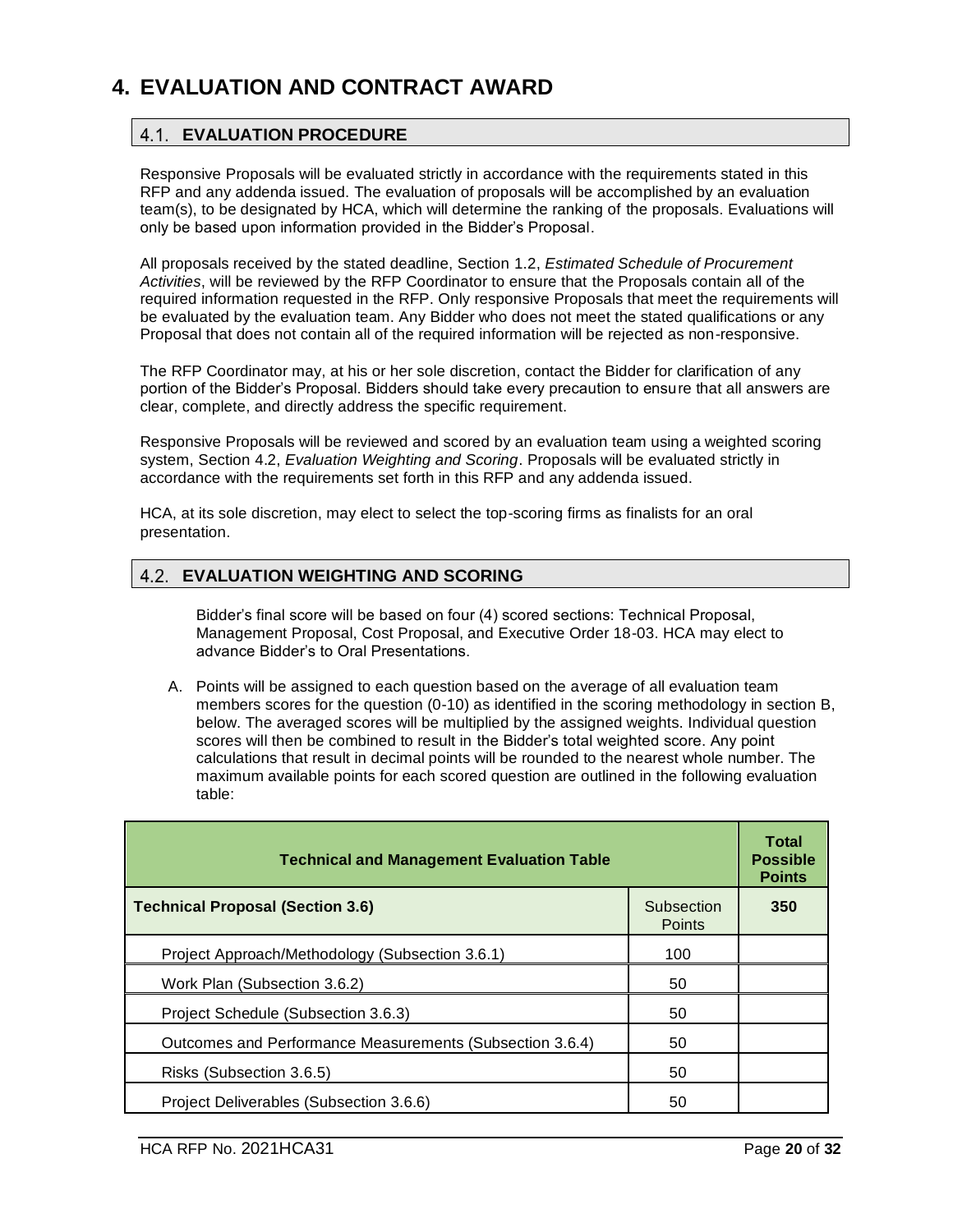| <b>Management Proposal (Section 3.7)</b>                      | Subsection<br><b>Points</b> | 600 |
|---------------------------------------------------------------|-----------------------------|-----|
| Project Team Structure/Internal Controls (Subsection 3.7.1.1) | 100                         |     |
| Staff Qualifications/Experience (Subsection 3.7.1.2)          | 200                         |     |
| Experience of the Bidder (Subsection 3.7.2.1.1)               | 100                         |     |
| Experience of the Bidder (Subsection 3.7.2.1.2)               | 50                          |     |
| Experience of the Bidder (Subsection 3.7.2.1.3)               | 50                          |     |
| Experience of the Bidder (Subsection 3.7.2.2)                 | 50                          |     |
| Experience of the Bidder (Subsection 3.7.2.3)                 | 50                          |     |
| <b>Technical and Management Proposal</b>                      | Maximum<br><b>Points</b>    | 950 |

#### B. Scoring Methodology

Evaluators will score the Technical, Management, and Oral Presentation (if required) Sections using the following (0-10) scoring methodology:

| <b>Scoring Methodology</b> |                                            |                                                                                                                                                                                                                    |  |  |
|----------------------------|--------------------------------------------|--------------------------------------------------------------------------------------------------------------------------------------------------------------------------------------------------------------------|--|--|
| <b>Score</b>               | <b>Description</b>                         | <b>Scoring Criteria</b>                                                                                                                                                                                            |  |  |
| 10                         | <b>Far Exceeds Requirements</b>            | The Bidder has provided an innovative, detailed,<br>and thorough response to the requirement, and<br>clearly demonstrates a high level of experience with,<br>or understanding of the requirement.                 |  |  |
| $\overline{7}$             | <b>Exceeds Requirements</b>                | The Bidder has demonstrated an above-average<br>capability, approach, or solution and has provided a<br>complete description of the capability, approach, or<br>solution.                                          |  |  |
| 5                          | <b>Meets Requirements</b>                  | The Bidder has an acceptable capability of solution<br>to meet this criterion and has described its approach<br>in sufficient detail to be considered "as substantially<br>meeting the requirements".              |  |  |
| 3                          | <b>Below Requirements</b>                  | The Bidder has established some capability to<br>perform the requirement but descriptions regarding<br>their approach are not sufficient to demonstrate the<br>Bidder will be fully able to meet the requirements. |  |  |
| 1                          | <b>Substantially Below</b><br>Requirements | The Bidder has not established the capability to<br>perform the requirement, has marginally described<br>its approach, or has simply restated the<br>requirement.                                                  |  |  |
| $\Omega$                   | No Value                                   | The Bidder does not address any component of the<br>requirement or no information was provided.                                                                                                                    |  |  |

C. Scoring of the Cost Proposal

Each of the two (2) cost proposal categories listed in Section 3.8 and Exhibit F will be scored individually based on the Bidder's Proposed Sample Budget and Bidder's blended hourly Key Professional Staff Category. Points for each cost category will be awarded according to the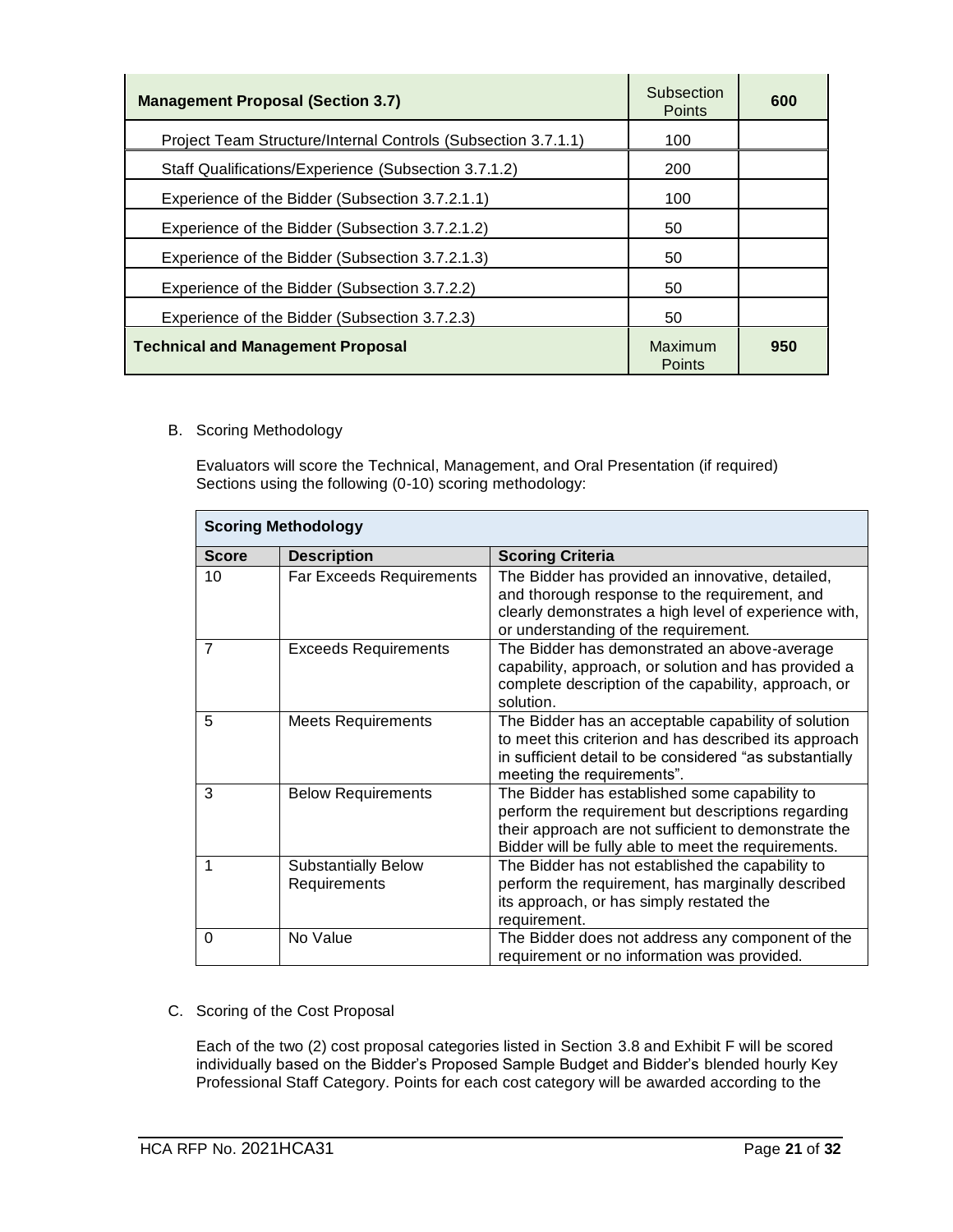following formula. Any point calculations that result in decimal points will be rounded to the nearest whole number.

| <b>Lowest Cost Proposal</b><br>Element   |   | Cost Proposal<br>Maximum                  |     |                                      |
|------------------------------------------|---|-------------------------------------------|-----|--------------------------------------|
| <b>Bidder's Cost Proposal</b><br>Element | X | Available<br><b>Points Per</b><br>Element | $=$ | <b>Bidder's Cost Proposal Points</b> |

The maximum number of points possible for each category are outlined in the table below:

| <b>Evaluation Table - Cost Proposal</b> |                                 |                                                    |  |
|-----------------------------------------|---------------------------------|----------------------------------------------------|--|
| Cost<br><b>Element</b>                  | <b>Cost Element Description</b> | <b>Maximum</b><br><b>Points</b><br><b>Possible</b> |  |
|                                         | <b>Proposed Budget</b>          | 100                                                |  |
|                                         | <b>Blended Hourly Rate</b>      | 50                                                 |  |
|                                         | <b>Cost Maximum Points</b>      | 150                                                |  |

The Bidder's score for each of the cost elements will then be summed to determine the Bidder's total Cost Proposal score.

D. Scoring of Executive Order 18-03

Pursuant to RCW 39.26.160(3) and consistent with Executive Order 18-03 – Supporting Workers' Rights to Effectively Address Workplace Violations (dated June 12, 2018), HCA will evaluate bids for best value and provide a bid preference in the amount of 50 points to any Bidder who certifies, pursuant to the certification attached as Exhibit G, that their firm does NOT require its employees, as a condition of employment, to sign or agree to mandatory individual arbitration clauses or class or collective action waiver. Bidders that do require their employees, as a condition of employment, to sign or agree to mandatory individual arbitration clauses or class or collective action waiver will not be disqualified evaluation of this RFP, however they will receive 0 out of 50 points for this section.

E. Oral Presentations

HCA may after evaluating the Technical, Management, Cost proposals, and Executive Order 18-03 elect to schedule oral presentations of the finalists. Should oral presentations become necessary, HCA will contact the top-scoring firm(s) from the Technical, Management, Cost proposals, and Executive Order 18-03 evaluation to schedule a date, time, and location. Commitments made by the Bidder at the oral interview, if any, will be considered binding.

Bidders who advance to this phase of the evaluation will be provided more information about the presentation at the time they are notified, including topics to be presented and weighting of the scored elements. The evaluation team will evaluate the presentation using the scoring methodology identified in section B, above. Each oral presentation will receive a score, and each Bidder will be assigned a score out of 1000 points.

If HCA elects to schedule oral presentations, the oral presentation will determine the Apparent Successful Bidder.

F. Total Score – without Oral Presentation

**Evaluation Table – All Scored Items**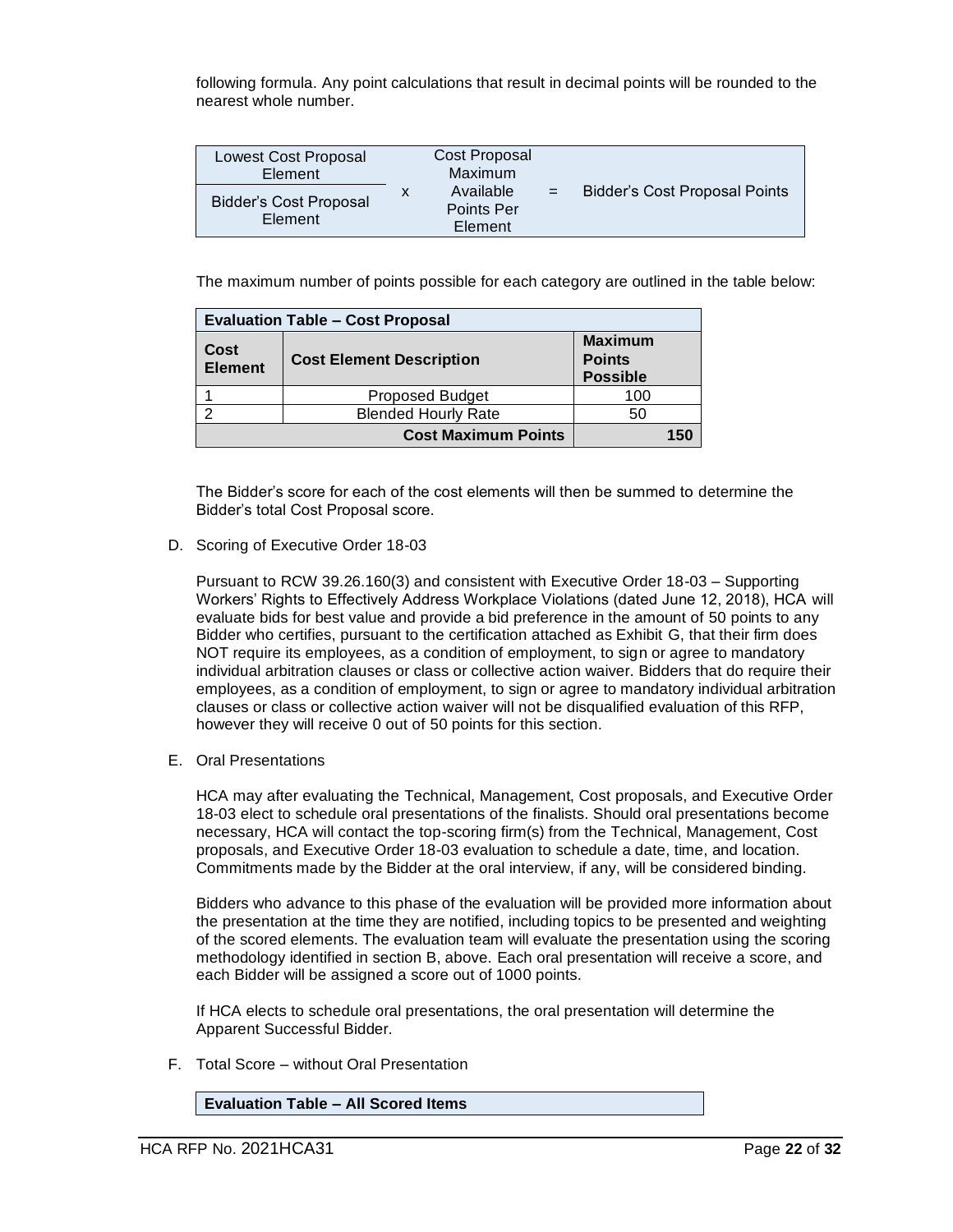| <b>Section/Exhibit</b>                                | Title                       | <b>Maximum</b><br><b>Points</b> |
|-------------------------------------------------------|-----------------------------|---------------------------------|
|                                                       | <b>Technical Proposal</b>   | 350                             |
|                                                       | <b>Management Proposal</b>  | 600                             |
|                                                       | <b>Cost Proposal</b>        | 150                             |
|                                                       | Executive Order 18-03<br>50 |                                 |
| <b>Total Maximum Points without Oral Presentation</b> | 1.150                       |                                 |

G. Total Score – with Oral Presentation

| <b>Evaluation Table – Oral Presentation</b> |      |  |  |
|---------------------------------------------|------|--|--|
| <b>Maximum Points</b><br>Category           |      |  |  |
| <b>Oral Presentation</b>                    | 1000 |  |  |

HCA reserves the right to award the contract to the Bidder whose proposal is deemed to be in the best interest of HCA and the state of Washington.

## <span id="page-22-0"></span>**4.3. SUBSTANTIALLY EQUIVALENT SCORES**

Substantially equivalent scores are scores separated by two percent or less in total points. If multiple Proposals receive a Substantially Equivalent Score, HCA may leave the matter as scored, or select as the ASB the one Proposal that is deemed by HCA, in its sole discretion, to be in HCA's best interest relative to the overall purpose and objective as stated in Section[s 1.1](#page-3-1) an[d 1.4](#page-5-0) of this RFP.

If applicable, HCA's best interest will be determined by HCA managers and executive officers, who have sole discretion over this determination. The basis for such determination will be communicated in writing to all Bidders with equivalent scores.

#### <span id="page-22-1"></span>4.4. **NOTIFICATION TO BIDDERS**

<span id="page-22-2"></span>HCA will announce the ASB to all Bidders via the WEBS notification system.

#### 4.5. **DEBRIEFING OF UNSUCCESSFUL BIDDERS**

Any Bidder who has submitted a Proposal and been notified it was not selected for contract award may request a debriefing. The request for a debriefing conference must be received by the RFP Coordinator no later than 5:00 p.m., local time, in Olympia, Washington, within three business days after the Unsuccessful Bidder Notification is e-mailed to the Bidder. The debriefing will be held within three business days of the request, or as schedules allow.

Discussion at the debriefing conference will be limited to the following:

- 4.5.1. Evaluation and scoring of the Bidder's Proposal;
- 4.5.2. Critique of the Proposal based on the evaluation; and
- 4.5.3. Review of the Bidder's final score in comparison with other final scores without identifying the other Bidders.

Topics a Bidder could have raised as part of the complaint process (Section 2.8) cannot be discussed as part of the debriefing conference, even if the Bidder did not submit a complaint.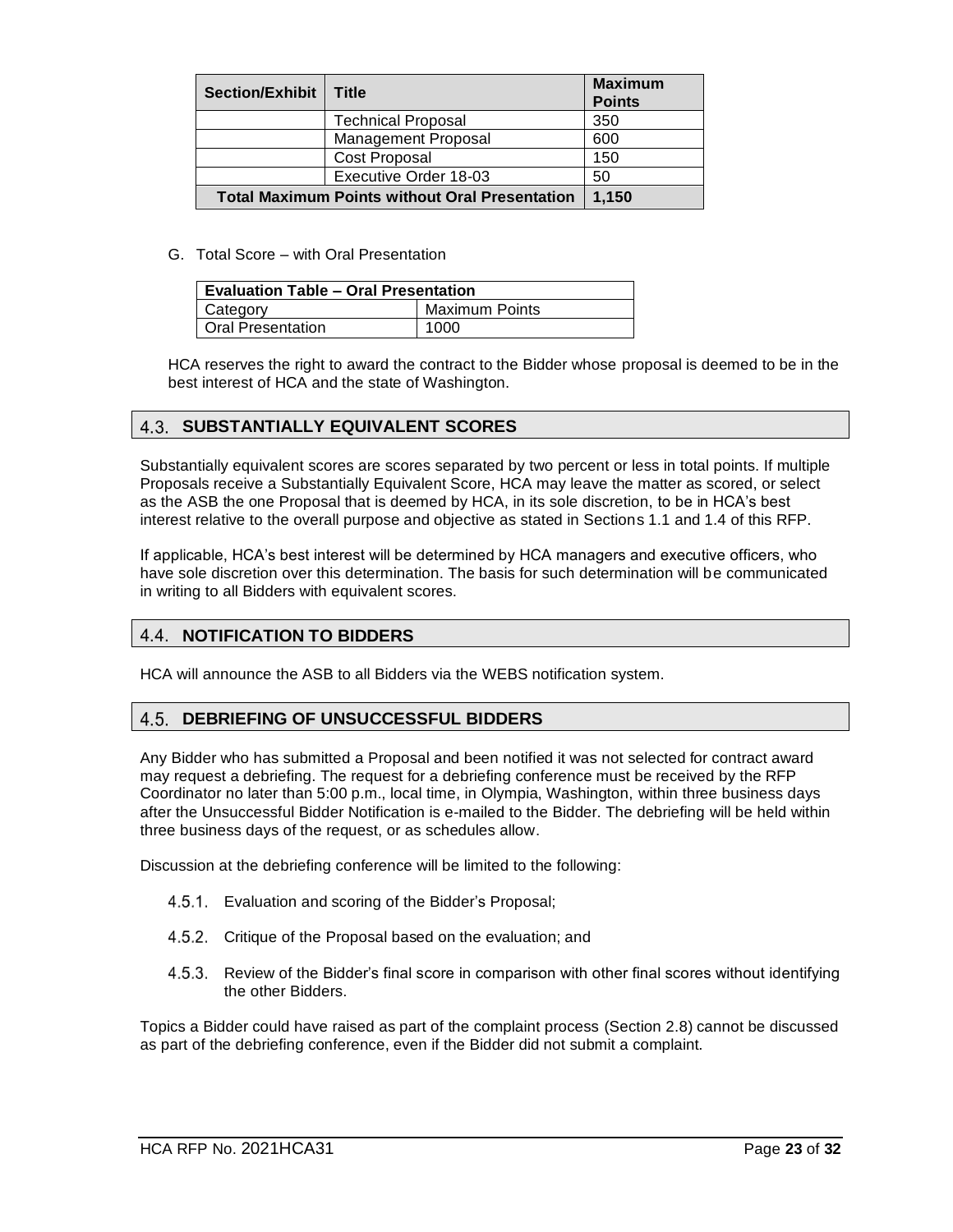Comparisons between proposals, or evaluations of the other proposals will not be allowed. Debriefing conferences may be conducted in person or on the telephone and will be scheduled for a maximum of thirty (30) minutes.

#### <span id="page-23-0"></span>**PROTEST PROCEDURE**  $4.6.$

A protest may be made only by Bidders who submitted a response to this RFP and who have participated in a debriefing conference. Upon completing the debriefing conference, the Bidder is allowed five Business Days to file a protest. Protests must be received by the Contracts Administrator no later than 4:30 p.m., local time, in Olympia, Washington on the fifth Business Day following the Bidder's debriefing. Protests must be submitted by e-mail to ensure timely receipt.

Consistent with RCW 39.26.030, proposal submissions and proposal evaluations will be available for public inspection following the announcement of ASB(s). If requested, the protest period will not conclude before the requestor has been provided with the applicable proposal submissions and proposal evaluations and provided five (5) Business Days to review the same. Bidder is responsible for notifying the RFP Coordinator of any such public disclosure requests so the timeline can be adjusted accordingly.

Bidders protesting this RFP must follow the procedures described below. Protests that do not follow these procedures will not be considered. This protest procedure constitutes the sole administrative remedy available to Bidders under this RFP.

- 4.6.1. All protests must be in writing, addressed to the Contracts Administrator, and signed by the protesting party or an authorized agent. The protest must state (1) the RFP number, (2) the grounds for the protest with specific facts, (3) complete statements of the action(s) being protested, and (4) the relief or corrective action being requested. Protests must be emailed t[o contracts@hca.wa.gov](mailto:contracts@hca.wa.gov) with the following subject line: "RFP 2021HCA31 Protest – [Bidder Name]"
- 4.6.2. Only protests alleging an issue of fact concerning the following subjects will be considered:
	- $4.6.2.1.$ A matter of bias, discrimination, or conflict of interest on the part of an evaluator;
	- $4.6.2.2.$ Errors in computing the score; or
	- $4.6.2.3.$ Non-compliance with procedures described in the RFP, HCA's protest process, or DES policy requirements (POL-DES-170-00).

Protests based on anything other than those items listed above will not be considered. Protests will be rejected as without merit to the extent they address issues such as: 1) an evaluator's professional judgment on the quality of a Proposal; or 2) HCA's assessment of its own needs or requirements.

- 4.6.3. Upon receipt of a protest, HCA will undertake a protest review. The HCA Director, or an HCA employee delegated by the HCA Director who is a neutral party with no involvement in the evaluation and award process (Protest Officer), will investigate and respond to the protest. If the HCA Director delegates the protest review to an HCA employee, the Director nonetheless reserves the right to make the final agency decision on the protest. The Protest Officer will have the right to seek additional information regarding the procurement from sources they deem appropriate in order to fully consider the protest.
- 4.6.4. If HCA determines in its sole discretion that a protest from one Bidder may affect the interests of another Bidder, then HCA may invite such Bidder to submit its views and any relevant information on the protest to the Protest Officer. In such a situation, the protest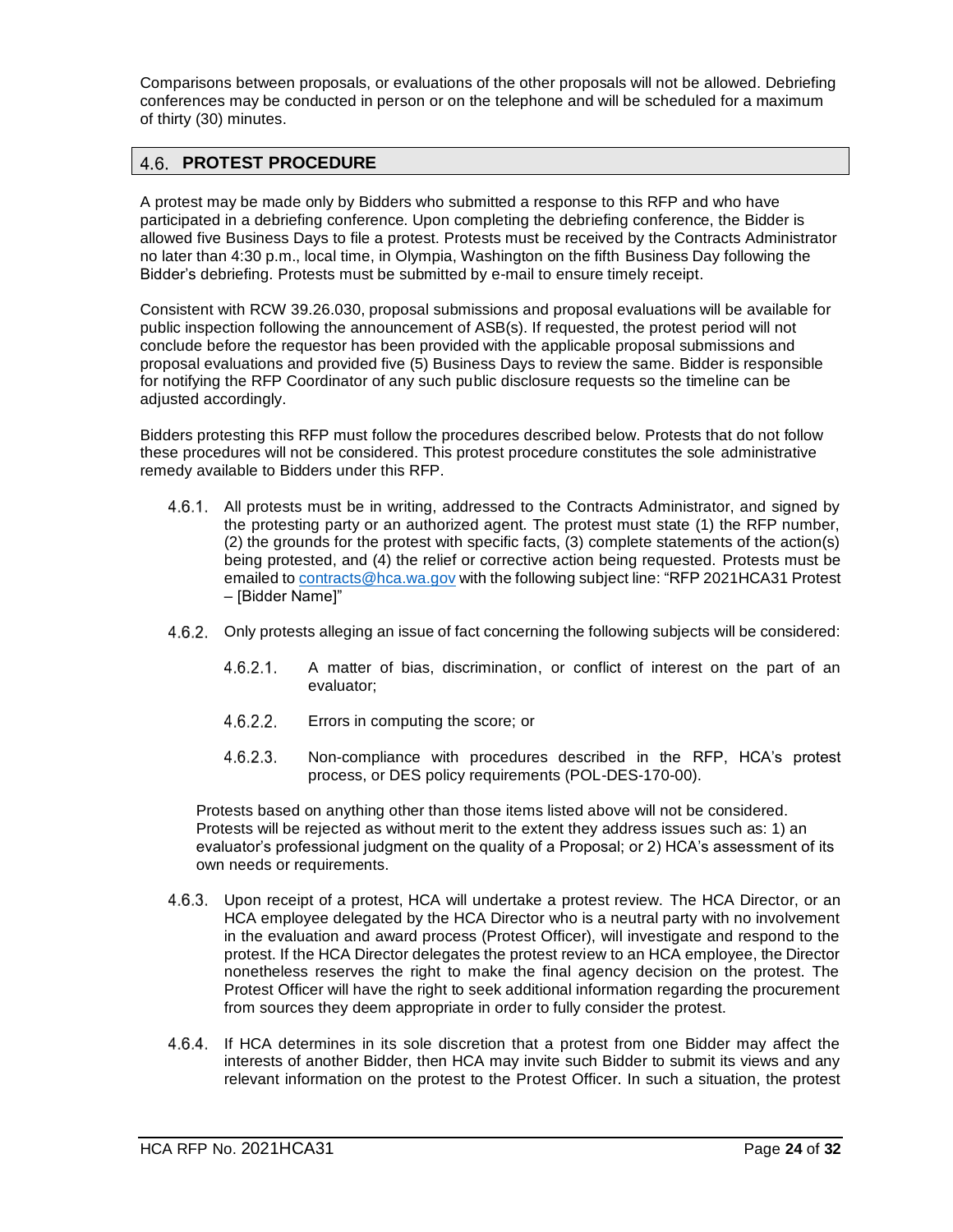materials submitted by each Bidder will be made available to all other Bidders upon request.

- 4.6.5. The Protest Officer will issue a written protest response no more than ten (10) Business Days after receipt of the protest, unless additional time is needed, in which case HCA will notify the protesting bidder in writing. The Protest Officer's decision is final, unless the HCA Director exercises their right to make the final agency decision on the protest. There will be no appeal process.
- 4.6.6. The final determination of the protest will:
	- $4.6.6.1$ Find the protest lacking in merit and uphold HCA's action; or
	- $4.6.6.2.$ Find only technical or harmless errors in HCA's acquisition process and determine HCA to be in substantial compliance and reject the protest; or
	- 4.6.6.3. Find merit in the protest and provide options to the HCA Director, which may include:
		- 4.6.6.3.1. Correct the errors and re-evaluate all Proposals; or
		- 4.6.6.3.2. Issue a new solicitation document and begin a new process; or
		- 4.6.6.3.3. Make other findings and determine other courses of action as appropriate.

If the protest is not successful, HCA will enter into a contract with the ASB(s), assuming the parties reach agreement on the contract's terms.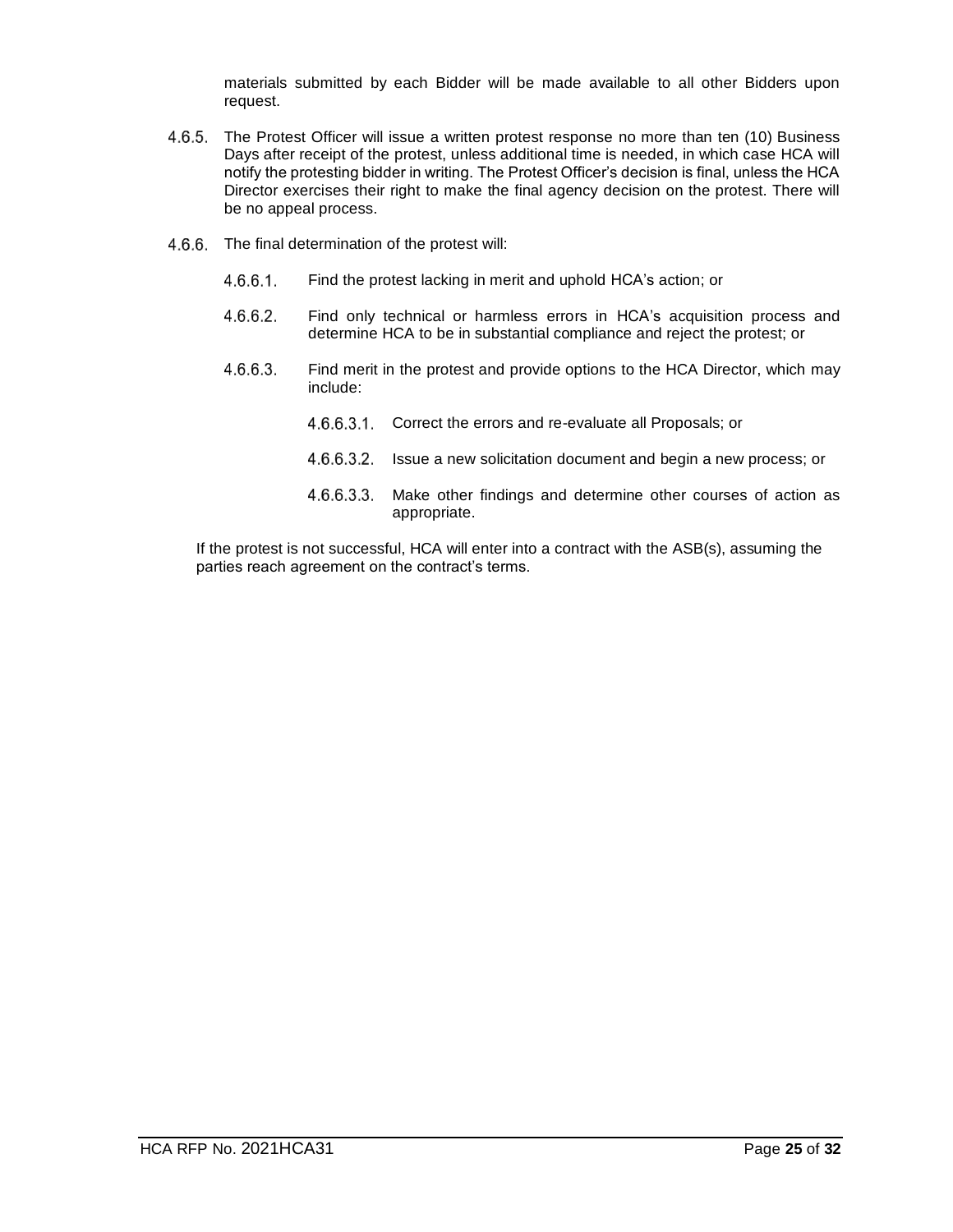# <span id="page-25-0"></span>**5. RFP EXHIBITS**

| Exhibit A | Certifications and Assurances                         |
|-----------|-------------------------------------------------------|
| Exhibit B | Diverse Business Inclusion Plan                       |
| Exhibit C | Reference Form                                        |
| Exhibit D | Draft Contract (included as a separate attachment)    |
| Exhibit E | Proclamation 21-14 COVID-19 Vaccination Certification |
| Exhibit F | Cost Proposal (included as a separate attachment)     |
| Exhibit G | Executive Order 18-03 Worker's Rights                 |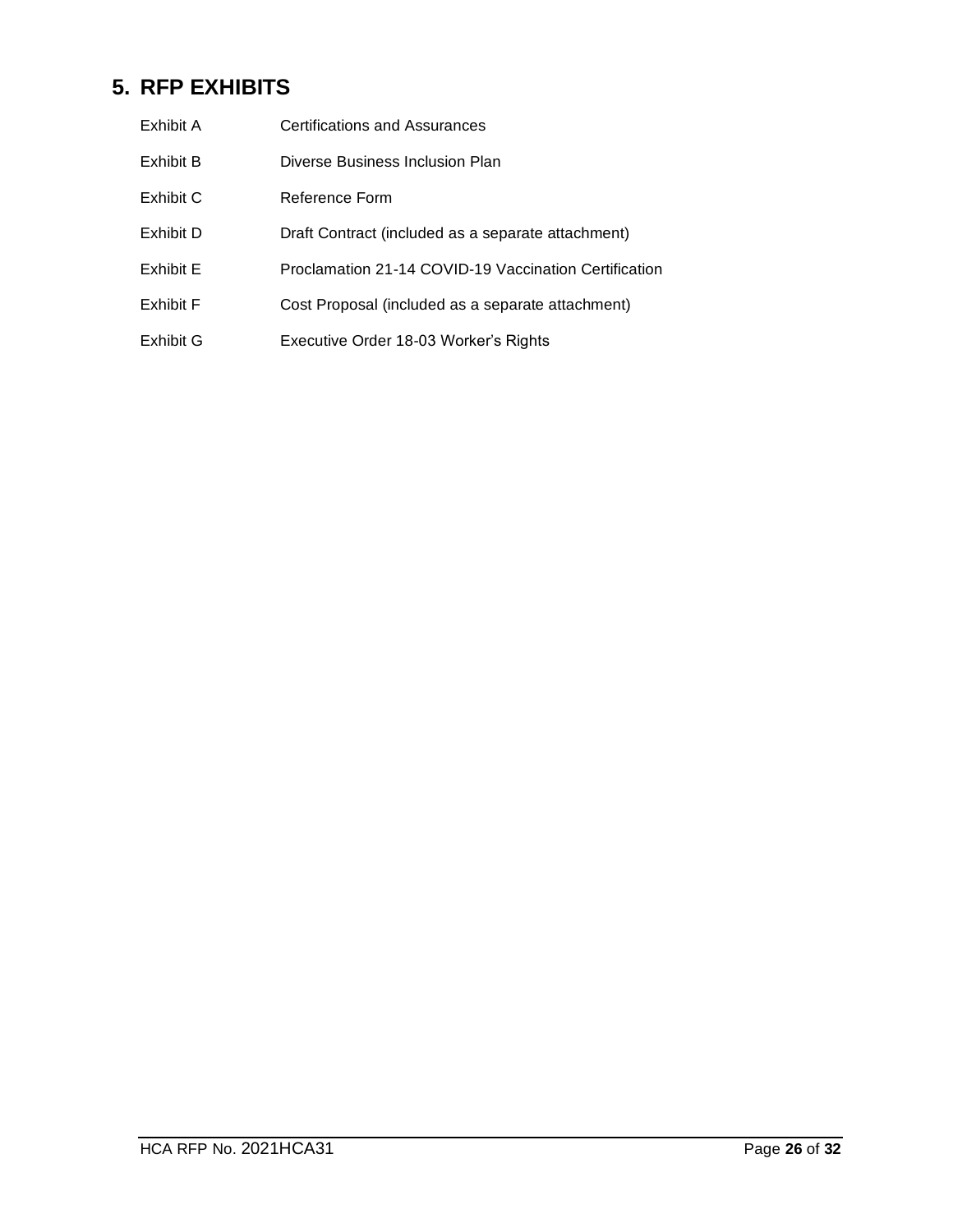#### **CERTIFICATIONS AND ASSURANCES**

I/we make the following certifications and assurances as a required element of the proposal to which it is attached, understanding that the truthfulness of the facts affirmed here and the continuing compliance with these requirements are conditions precedent to the award or continuation of the related contract:

- 1. I/we declare that all answers and statements made in the proposal are true and correct.
- 2. The prices and/or cost data have been determined independently, without consultation, communication, or agreement with others for the purpose of restricting competition. However, I/we may freely join with other persons or organizations for the purpose of presenting a single proposal.
- 3. The attached proposal is a firm offer for a period of 120 days following receipt, and it may be accepted by HCA without further negotiation (except where obviously required by lack of certainty in key terms) at any time within the 120-day period.
- 4. In preparing this proposal, I/we have not been assisted by any current or former employee of the state of Washington whose duties relate (or did relate) to this proposal or prospective contract, and who was assisting in other than his or her official, public capacity. If there are exceptions to these assurances, I/we have described them as redline edits/comments within our submission of Exhibit D.
- 5. I/we understand that HCA will not reimburse me/us for any costs incurred in the preparation of this proposal. All proposals become the property of HCA, and I/we claim no proprietary right to the ideas, writings, items, or samples, unless so stated in this proposal.
- 6. Unless otherwise required by law, the prices and/or cost data which have been submitted have not been knowingly disclosed by the Bidder and will not knowingly be disclosed by him/her prior to opening, directly or indirectly, to any other Bidder or to any competitor.
- 7. I/we agree that submission of the attached proposal constitutes acceptance of the solicitation contents and the attached sample contract and general terms and conditions. If there are any exceptions to these terms, I/we have described those exceptions in detail as redline edits/comments within our submission of Exhibit D.
- 8. No attempt has been made or will be made by the Bidder to induce any other person or firm to submit or not to submit a proposal for the purpose of restricting competition.
- 9. I/we grant HCA the right to contact references and other, who may have pertinent information regarding the ability of the Bidder and the lead staff person to perform the services contemplated by this RFP.
- 10. If any staff member(s) who will perform work on this contract has retired from the State of Washington under the provisions of the 2008 Early Retirement Factors legislation, his/her name(s) is noted on a separately attached page.

We (circle one) **are / are not** submitting proposed Contract exceptions. (See Section heading, Contract and General Terms and Conditions.) If Contract exceptions are being submitted, they are included as redline edits/comments within our submission of Exhibit D.

**On behalf of the Bidder submitting this proposal, my name below attests to the accuracy of the above statement. We are submitting a scanned signature of this form with our proposal.**

Title **Date**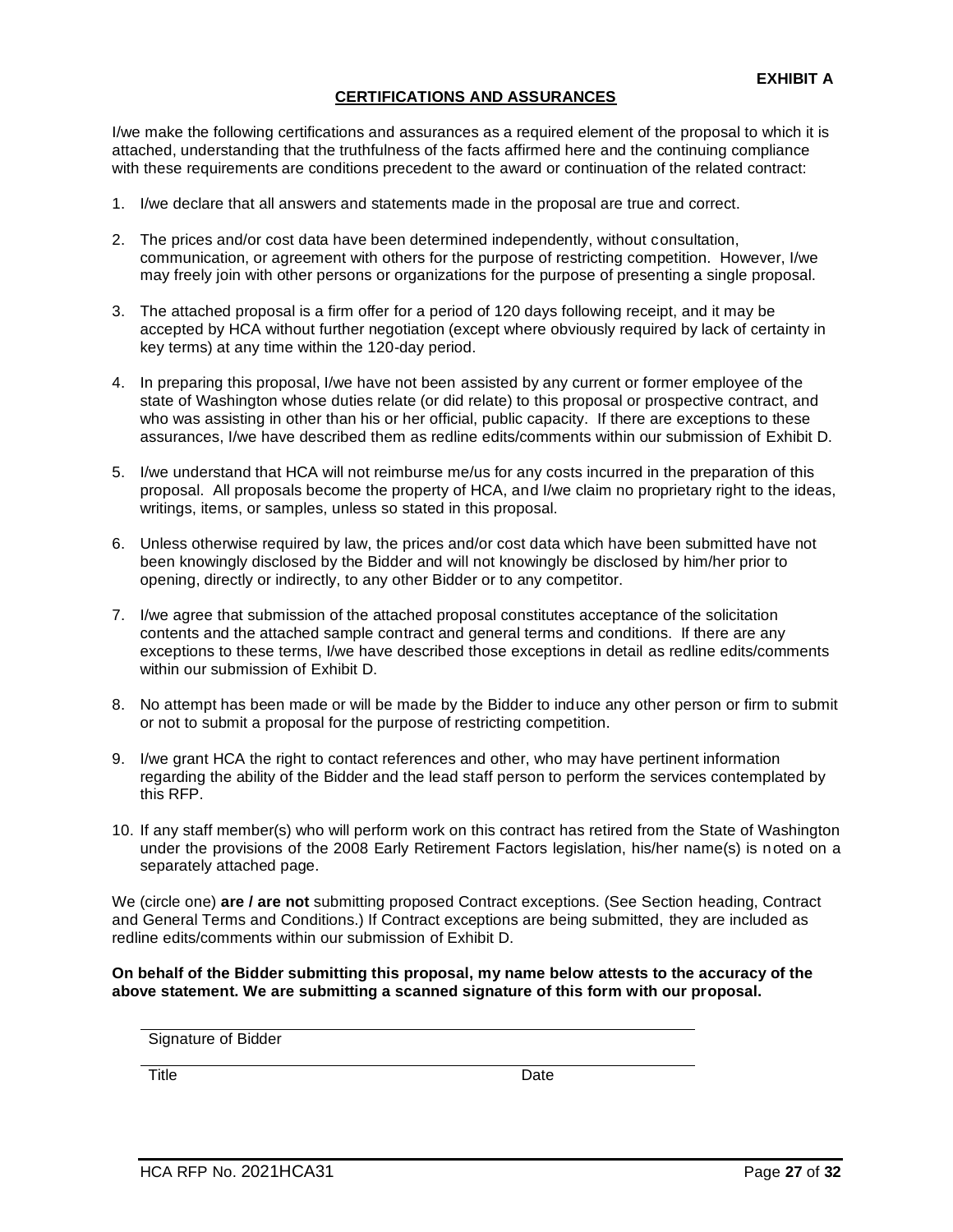#### DIVERSE BUSINESS INCLUSION PLAN

| Do you anticipate using, or is your firm, a State Certified Minority Business? | Y/N |
|--------------------------------------------------------------------------------|-----|
| Do you anticipate using, or is your firm, a State Certified Women's Business?  | Y/N |
| Do you anticipate using, or is your firm, a State Certified Veteran Business?  | Y/N |
| Do you anticipate using, or is your firm, a Washington State Small Business?   | Y/N |

\_\_\_\_\_\_\_\_\_\_\_\_\_\_\_\_\_\_\_\_\_\_\_\_\_\_\_\_\_\_\_\_\_\_\_\_\_\_\_\_\_\_\_\_\_\_\_\_\_\_\_\_\_\_\_\_\_\_\_\_\_\_\_\_\_\_\_\_\_\_\_\_\_\_\_\_

If you answered No to all of the questions above, please explain:

Please list the approximate percentage of work to be accomplished by each group:

| Minority              | $\%$ |
|-----------------------|------|
| Women                 | %    |
| Veteran               | %    |
| <b>Small Business</b> | %    |

Please identify the person in your organization to manage your Diverse Inclusion Plan responsibility.

| Name:  |
|--------|
| Phone: |

E-Mail: \_\_\_\_\_\_\_\_\_\_\_\_\_\_\_\_\_\_\_\_\_\_\_\_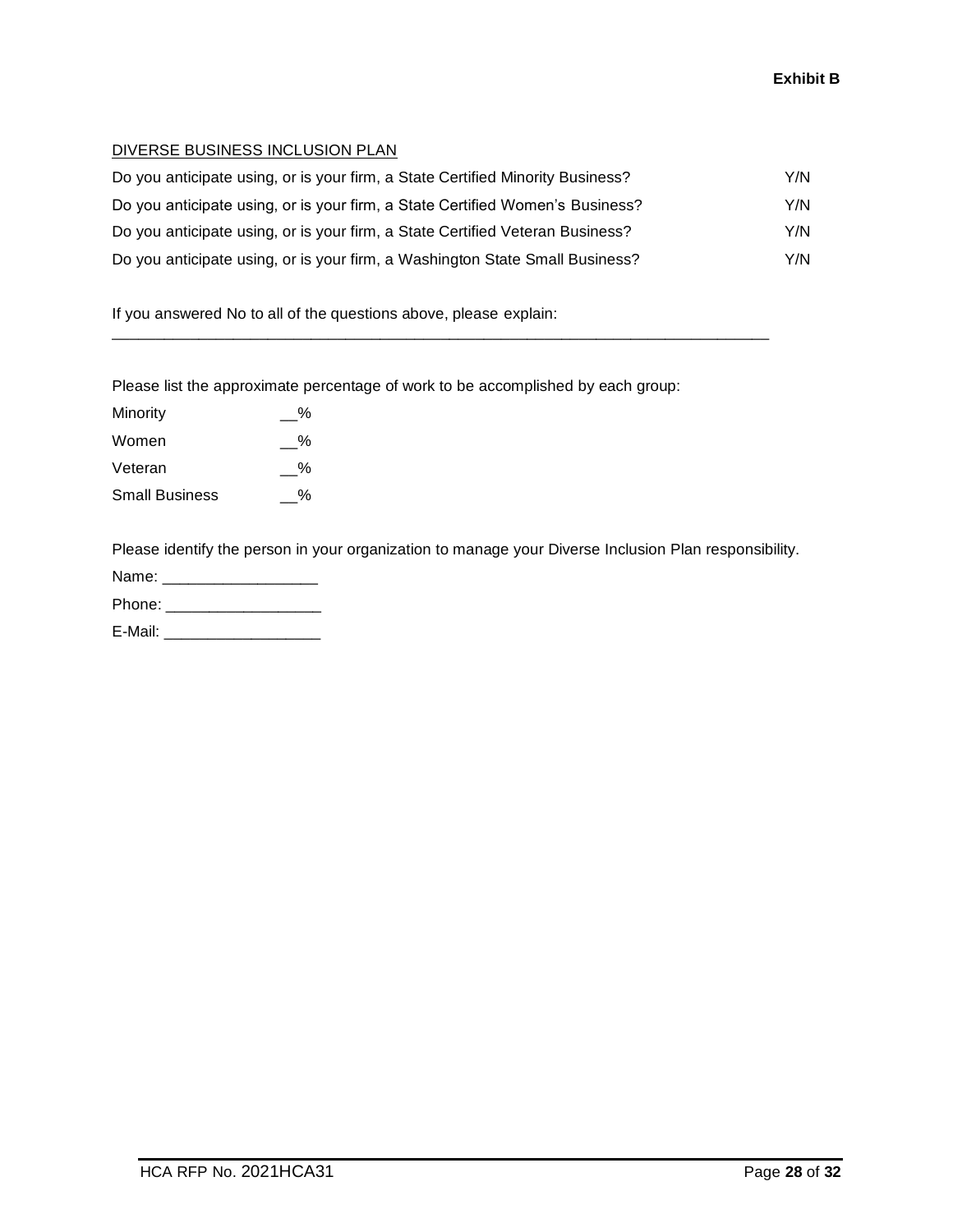## **Exhibit C**

| <b>BIDDER REFERENCE FORM</b>                                        |                               |  |  |  |
|---------------------------------------------------------------------|-------------------------------|--|--|--|
| <b>Organization Legal Name:</b>                                     |                               |  |  |  |
|                                                                     |                               |  |  |  |
| <b>Contact Name:</b>                                                | <b>Contact Title:</b>         |  |  |  |
| <b>Contact's Phone Number:</b>                                      | <b>Contact Email Address:</b> |  |  |  |
| <b>Time Frame of Services Provided:</b>                             |                               |  |  |  |
| <b>Description of Services Performed:</b>                           |                               |  |  |  |
| Names and Titles for Bidder Team Members who Provided the Services: |                               |  |  |  |
|                                                                     |                               |  |  |  |
|                                                                     |                               |  |  |  |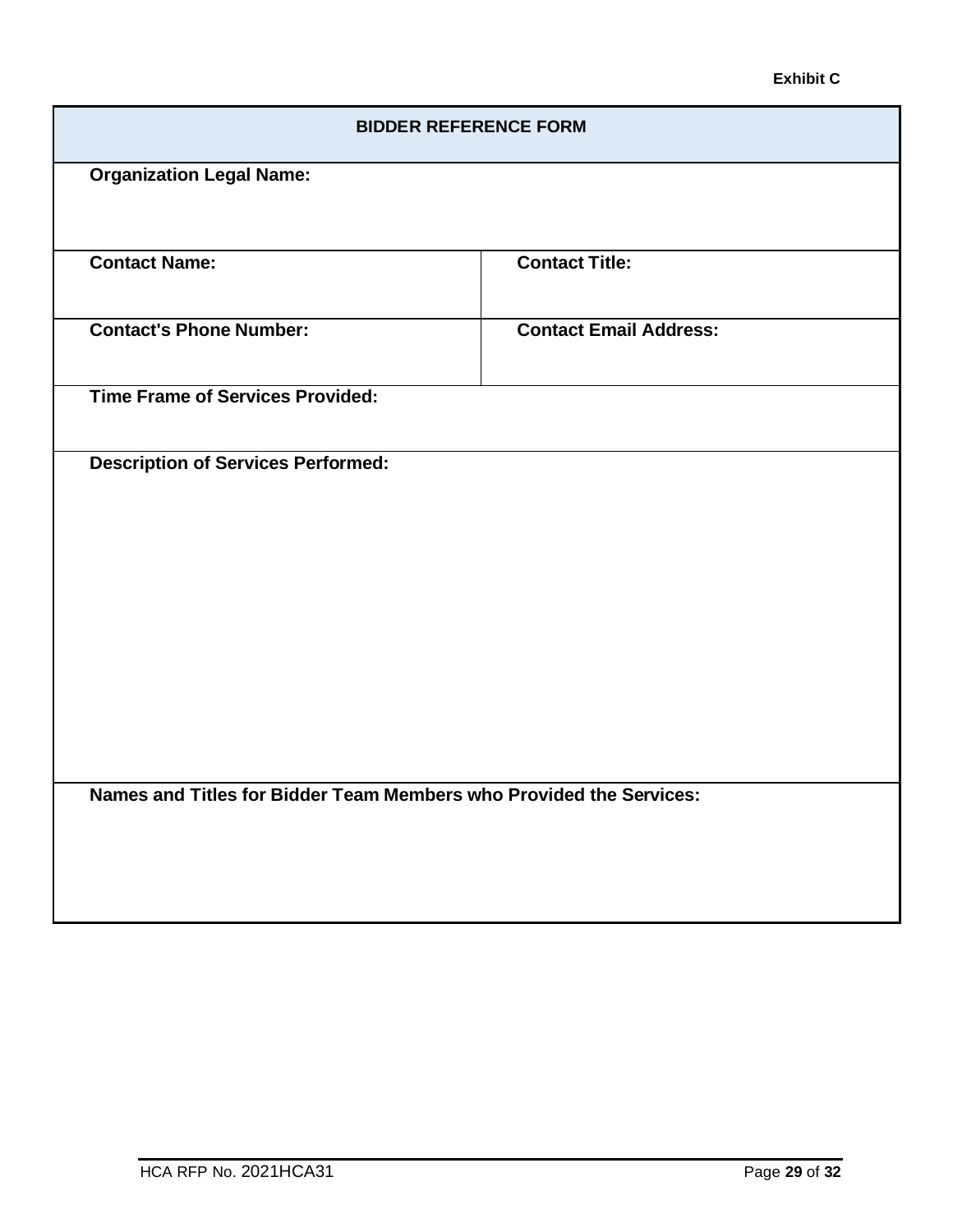**This exhibit is included as a separate attachment.**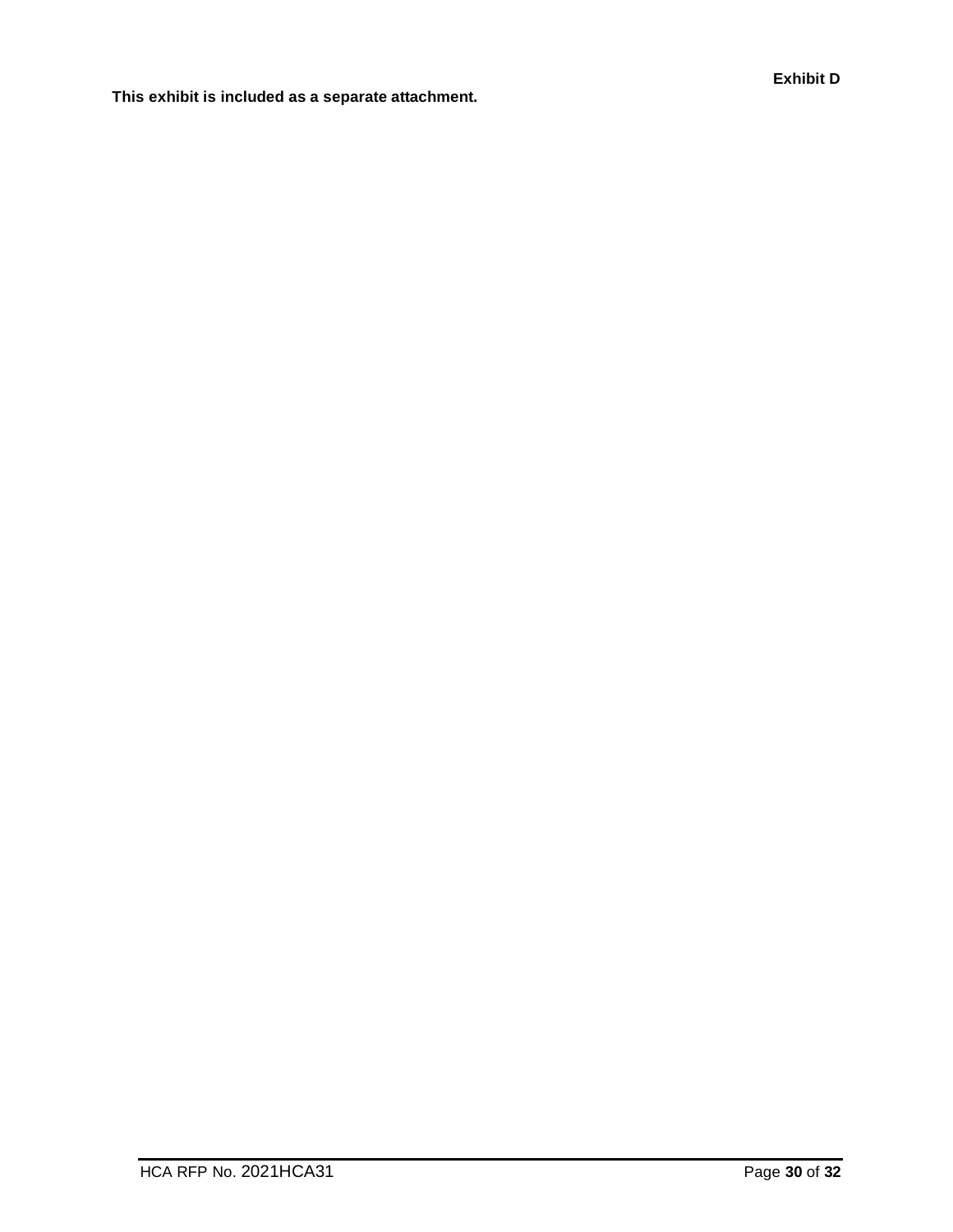#### **Proclamation 21-14 – COVID-19 Vaccination Certification**

*To reduce the spread of COVID-19, Washington state Governor Jay Inslee, pursuant to emergency powers authorized in RCW [43.06.220,](https://app.leg.wa.gov/RCW/default.aspx?cite=43.06.220) issued Proclamation 21-14 – [COVID-19 Vaccination](https://www.governor.wa.gov/sites/default/files/proclamations/21-14%20-%20COVID-19%20Vax%20Washington%20%28tmp%29.pdf)  [Requirement](https://www.governor.wa.gov/sites/default/files/proclamations/21-14%20-%20COVID-19%20Vax%20Washington%20%28tmp%29.pdf) (dated August 9, 2021), as amended by [Proclamation 21-14.1](https://www.governor.wa.gov/sites/default/files/proclamations/21-14.1%20-%20COVID-19%20Vax%20Washington%20Amendment.pdf) – COVID-19 Vaccination [Requirement](https://www.governor.wa.gov/sites/default/files/proclamations/21-14.1%20-%20COVID-19%20Vax%20Washington%20Amendment.pdf) (dated August 20, 2021) and as may be amended thereafter. The Proclamation requires contractors who have goods, services, or public works contracts with a Washington state agency to ensure that their personnel (including subcontractors) who perform contract activities onsite comply with the COVID-19 vaccination requirements, unless exempted as prescribed by the Proclamation.*

#### **[HCA] Procurement Number: 2021HCA31**

I hereby certify, on behalf of the firm identified below, as follows (check one):

- *COVID-19 CONTRACTOR VACCINATION PROCLAMATION COMPLIANCE*. Contractor:
	- o Has reviewed and understands Contractor's obligations as set forth in *Proclamation 21-14 – [COVID-19 Vaccination Requirement](https://www.governor.wa.gov/sites/default/files/proclamations/21-14%20-%20COVID-19%20Vax%20Washington%20%28tmp%29.pdf) (dated August 9, 2021), as amended by [Proclamation 21-14.1](https://www.governor.wa.gov/sites/default/files/proclamations/21-14.1%20-%20COVID-19%20Vax%20Washington%20Amendment.pdf) – COVID-19 [Vaccination Requirement](https://www.governor.wa.gov/sites/default/files/proclamations/21-14.1%20-%20COVID-19%20Vax%20Washington%20Amendment.pdf) (dated August 20, 2021); and*
	- o Contractor personnel (including subcontractors) who are subject to the vaccination requirement in the above-referenced Proclamation will provide Agency proof of full vaccination against COVID-19 *or* appropriate exemption for which a reasonable accommodation has been provided.

OR

 *CONTRACTOR IS NOT ABLE TO PERFORM IN COMPLIANCE WITH THE VACCINATION PROCLAMATION*. Contractor is not able to perform the contract obligations in compliance with the abovereferenced Proclamation.

I hereby certify, under penalty of perjury under the laws of the State of Washington, that the certifications herein are true and correct and that I am authorized to make these certifications on behalf of the firm listed herein.

Firm Name:

Name of Contractor/Bidder – Print full legal entity name of firm

By: \_\_\_\_\_\_\_\_\_\_\_\_\_\_\_\_\_\_\_\_\_\_\_\_\_\_\_\_\_\_

Signature of authorized person

\_\_\_\_\_\_\_\_\_\_\_\_\_\_\_\_\_\_\_\_\_\_\_\_\_\_\_\_\_\_\_\_\_\_\_ Print Name of person making certifications for firm

Place:

Title:

\_\_\_\_\_\_\_\_\_\_\_\_\_\_\_\_\_\_\_\_\_\_\_\_\_\_\_\_\_\_ Title of person signing certificate

\_\_\_\_\_\_\_\_\_\_\_\_\_\_\_\_\_\_\_\_\_\_\_\_\_\_\_\_\_\_\_\_

\_\_\_\_\_\_\_\_\_\_\_\_\_\_\_\_\_\_\_\_\_\_\_\_\_\_\_\_\_\_\_\_ Print city and state where signed

Date: